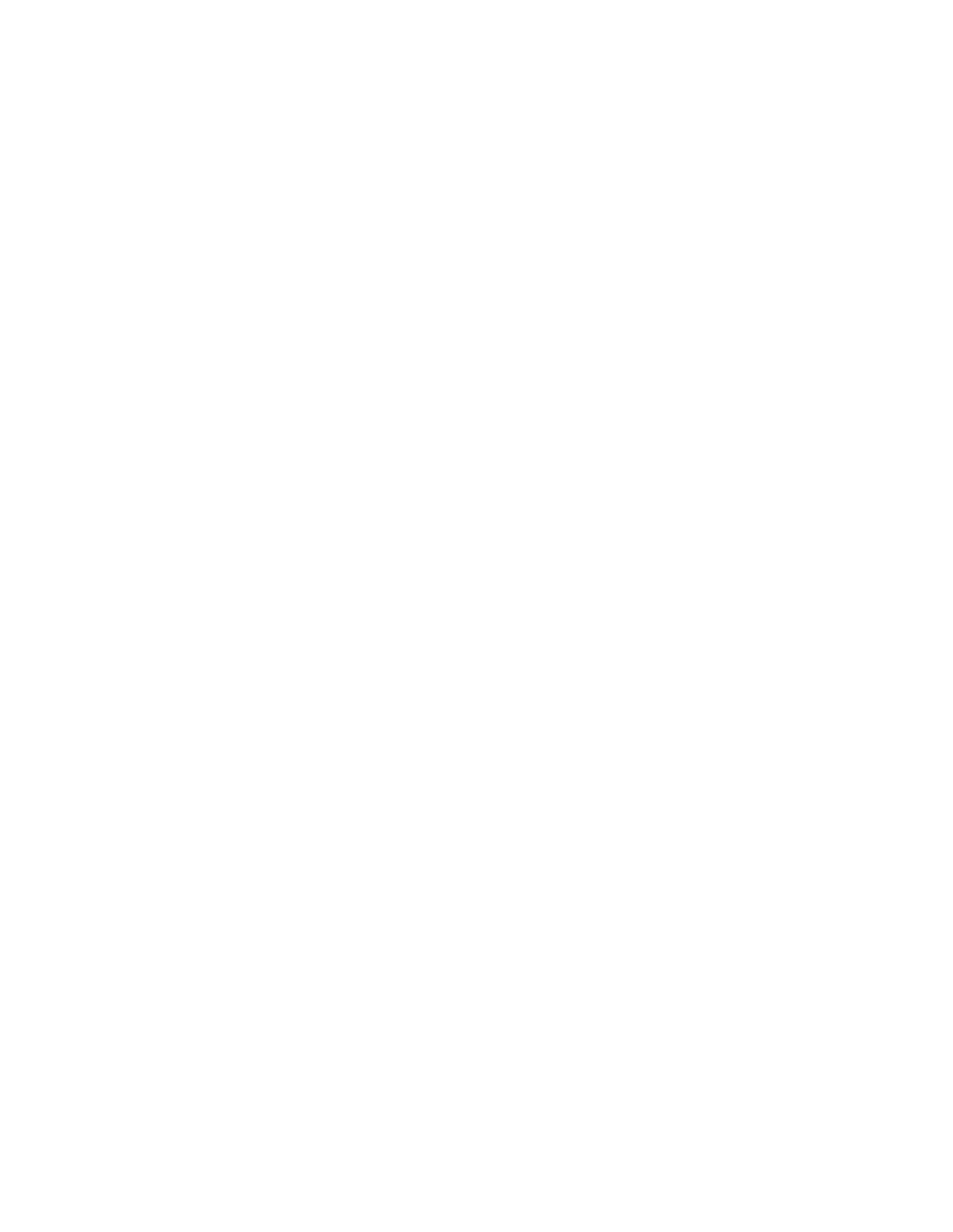MALDEF is pleased to provide you with this extensive list of scholarships, including many that do not inquire about immigration status or require a valid social security number. The overview of scholarships provided includes website links that you are advised to visit for more complete details as it is not practical to list every requirement of each scholarship. Please read through, or download, the information here and select scholarships that are applicable to you. As a general rule, if an application asks for your social security number and you do not have one yet, leave that space blank but fill out and turn in the otherwise completed application. Many scholarship awards can be processed with just the student's name and address. If a scholarship specifically requests a SSN, ask if it is possible to submit an ITIN instead. Dishonesty about your legal status or providing a false social security number is a federal offense.

#### MALDEF suggests that you:

- *1. Contact the organization that offers any scholarship you are interested in and ask if you meet the qualifying criteria to apply for and receive the scholarship.*
- 2. *Review other scholarship lists and resources provided at the end of this document. Also, inquire with your guidance counselor at school to learn about scholarship opportunities in your local area. Current college students are familiar with scholarships and can serve as a valuable resource.*
- *3. Beware of scholarship scams. DO NOT pay any organization, company, or individual to help you apply for scholarships, conduct a scholarship search, or provide access to scholarship lists. Some scholarship programs require a minimal application processing fee but should NEVER ask for a higher fee to apply for a scholarship.*

MALDEF se complace en proveer una lista extensa de becas, incluyendo muchas que no preguntan acerca de su estatus migratorio ni les pide un número válido de seguro social. Este resumen de becas contiene enlaces de sitio web que se les recomienda utilizar para obtener información más detallada ya que no es práctico incluir todos los requisitos de cada beca en esta lista. Por favor lea o descargue la información proveída en esta lista y seleccione las becas que son aplicables a usted. Como regla general, si una aplicación pide su número de seguro social y usted no tiene uno todavía, deje ese espacio en blanco, pero llene y entregue el resto de la solicitud completa. Muchas becas se pueden procesar solamente con el nombre y domicilio del estudiante. Si una beca específicamente solicita un número de seguro social, pregunte si es posible presentar un ITIN en su lugar. Deshonestidad sobre su estatus migratorio dar un número de seguro social falso es un delito federal.

#### MALDEF sugiere que usted:

- *1. Contacte las organizaciones que ofrecen las becas que le interesan y pregunte si usted cumple el criterio para aplicar y recibir la beca.*
- *2. Revise otras listas de becas y recursos proveídos al fin de este documento. También pregunte con su consejero en la escuela para aprender más sobre becas en su área local. Estudiantes universitarios actuales están familiarizados con becas y pueden servir como un recurso valioso.*
- *3. Cuidado con las estafas de becas. NO pague a ninguna organización, empresa o individuo para ayudarle a solicitar becas, realizar una búsqueda de becas, o para el acceso a las listas de becas. Algunos programas de becas requieren una mínima tarifa para procesar la aplicación, pero NUNCA deben pedir una tarifa mayor para aplicar.*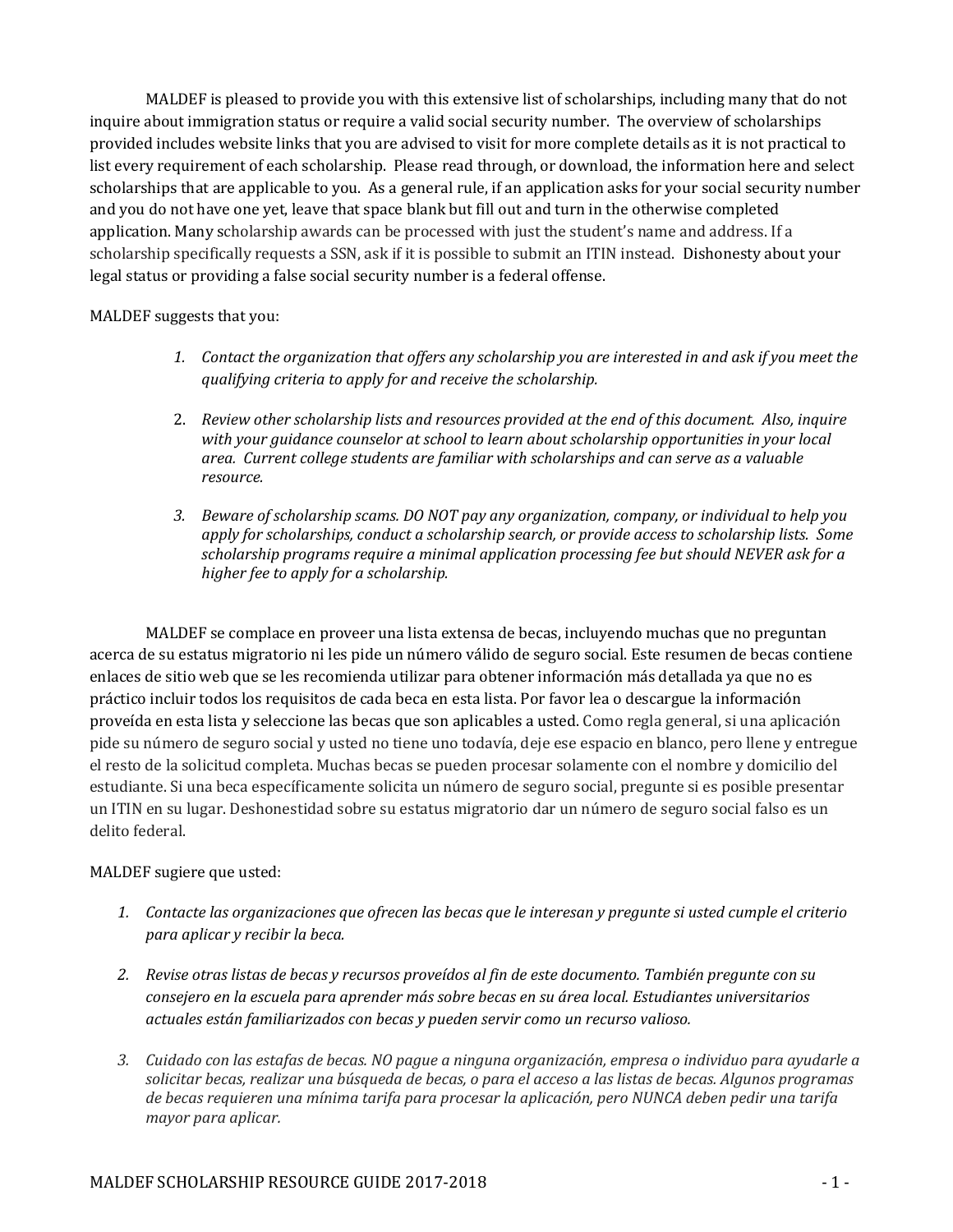

# **Note to California students:**

As a result of the enactment of AB 130, the California Dream Act of 2011, California public colleges and universities have introduced their own Dream Act Scholarships on a rolling basis. To find out if your college or university has scholarship opportunities available to undocumented students, inquire within your campus' scholarship and/or financial aid office. AB 130 scholarships will be privately funded, so program availability may be limited and highly competitive.

Be sure to continue to advocate for these scholarship resources at your college or university. Let campus administrators know that the undocumented students on campus have a dire need for financial support.

# **SEPTEMBER**

#### **Public Relations Student Society of America**

33 Maiden Lane, 11th Floor

New York, NY 10038-5150

[http://prssa.prsa.org/scholarships\\_competitions/individual/](http://prssa.prsa.org/scholarships_competitions/individual/)

Award: Multiple scholarship awards available, with Public Relations major or minor students preferred. Deadline: Varies depending on scholarship; please check website for details.

Requirements:

- o Must be of Latino, African American, Asian American, Native American, Alaskan Native, or Pacific Islander ancestry.
- o Must be a full-time student at an accredited four-year college or university with at least junior status.
- o Must have a minimum 3.0 GPA.

#### **Quest Bridge Programs**

120 Hawthorne Ave., Suite 103 Palo Alto, CA 94301 [www.questbridge.org](http://www.questbridge.org/)

Award: Multiple scholarships and programs available; awards vary. If student is applying for K-12 college preparatory services and/or summer programs, no social security number is required as part of the application.

Deadline: Please visit website.

Requirements:

- o Must be a U.S. citizen or lawful permanent resident if student is applying for undergraduate scholarship (unless applying to Pomona College, Princeton, or Yale).
- o Must demonstrate a strong academic record and meet annual family income limits.

## **The Asian Pacific Fund**

465 California Street, Suite 809 San Francisco, CA 94104

<http://asianpacificfund.org/what-we-do/scholarships/apply-for-scholarship/> Award: Multiple scholarships available; please visit website for details.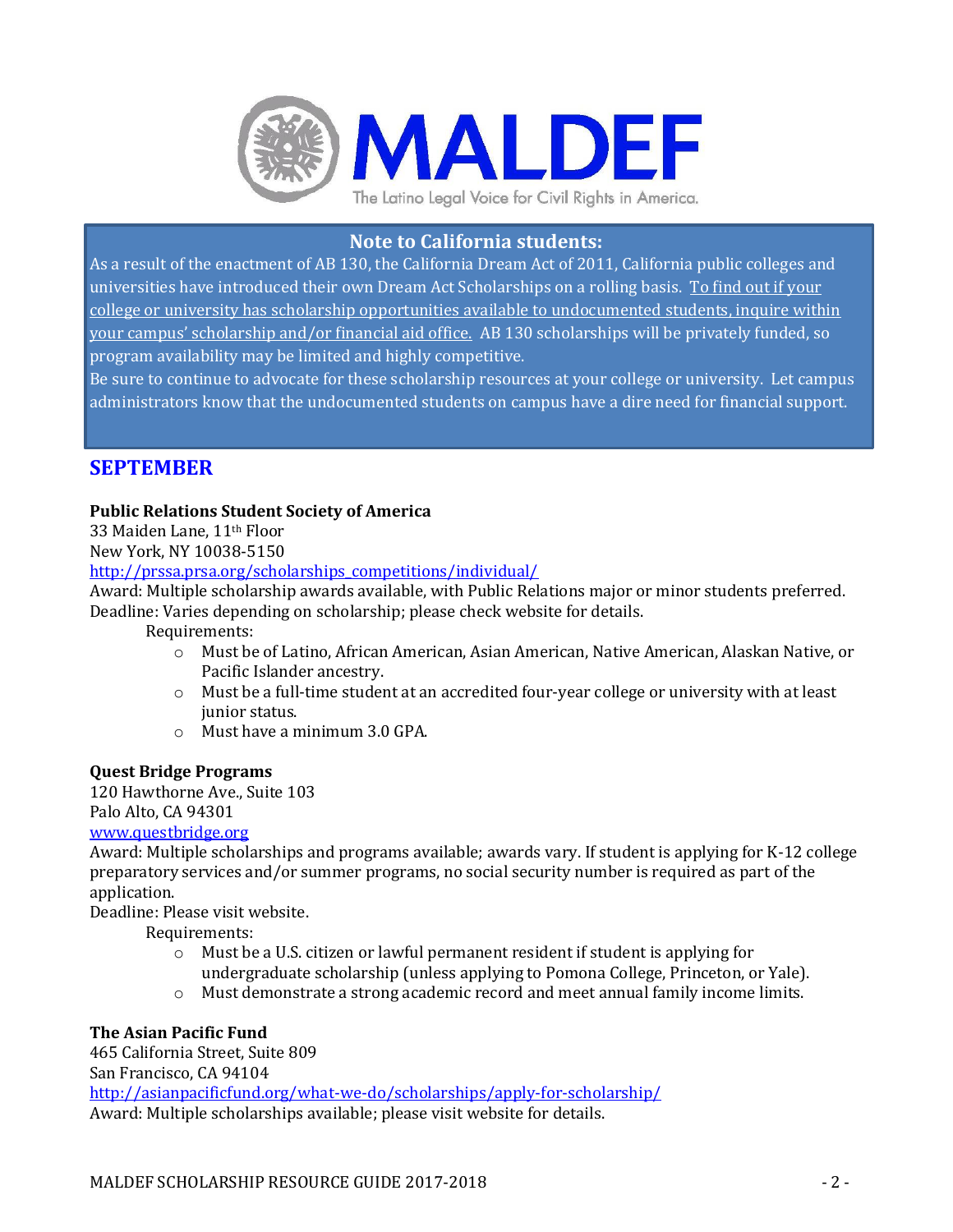Deadline: Typically in February; please visit website for details.

Requirements:

o Vary by scholarship.

#### **Beca Foundation General Scholarship Fund**

The Beca Foundation P.O. Box 936 Escondido, CA 92033 <http://www.becafoundation.org/scholarships> [scholarship@becafoundation.org](mailto:scholarship@becafoundation.org)

Award: Multiple scholarships available; award amounts range from \$500 – \$1,000; please visit website. Deadline: Please visit website.

Requirements:

- o Must be a resident of San Diego County.
- o Must be a high school senior entering a two-or four-year university.

#### **The American Dental Association Foundation: Dental Student Scholarship Program and Underrepresented Minority Dental Student Scholarship Program**

<http://www.adafoundation.org/en/how-to-apply/education>

Award: Varies depending on scholarship; please visit website for details.

Deadline: Varies depending on scholarship; please visit website for details.

Requirements:

- $\circ$  Must be second year dental student at the time of application and currently attending or enrolled at a dental school accredited by the Commission on Dental Accreditation.
- o Must have a minimum 3.0 GPA.

## **Congressional Hispanic Caucus Scholarships**

#### <http://chci.org/programs/scholarships/>

Award: Award amounts vary as multiple scholarships are available; please visit website. Deadline: 2017-2018 applications will be available in September 2016; please visit website for details and specific deadlines.

Requirements:

- o Must show consistent, active participation in public or community service.
- o Must be enrolled as a full-time student in a United States Department of Education accredited community college, four-year university, or graduate/professional program within the United States or Puerto Rico during the period for which scholarship is requested.
- o Must demonstrate financial need.
- o Must be a U.S. citizen, lawful permanent resident, asylee, or individual who is lawfully authorized to work full-time without restriction for any U.S. employer and who, at the time of application, possesses lawful evidence of employment authorization.

## **Phi Delta Kappa International**

<http://pdkintl.org/programs-resources/scholarships-awards/> Award: Multiple scholarships available; award amounts vary. Deadline: Please visit website.

Requirements:

 $\circ$  Must show an affiliation with or connection to Phi Delta Kappa; please visit website for details.

# **OCTOBER**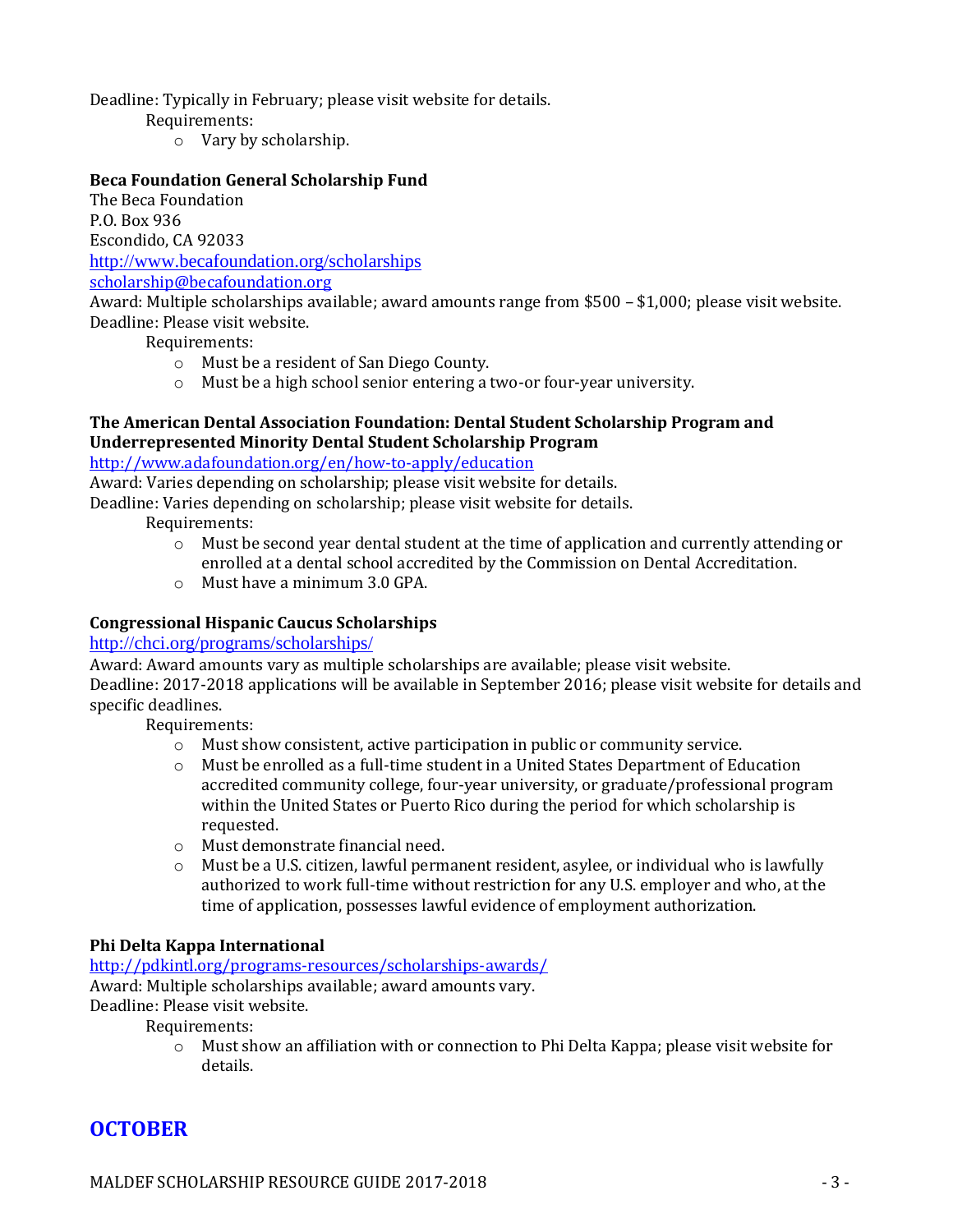## **La Unidad Latina Foundation, Inc.**

132 East 43rd Street, #358 New York, NY 10017

<http://www.lulf.org/apply/>

Award: \$500 - \$1,000

Deadline: Please visit website in September; deadline typically in October.

Requirements:

- o Must have a minimum cumulative GPA of 2.8 out of a 4.0 scale.
- $\circ$  Must have current enrollment in an eligible bachelor's or master's degree program at an accredited four-year college or university (see website for "eligible degrees").
- $\circ$  Must have completed at least one full-time year of study for undergraduate applicants, and at least one full-time semester of study for graduate applicants.
- o Must reside in the United States.

## **Mexican American Dream Scholarship**

The Council of Mexican Federations in North American (COFEM) <http://www.cofem.org/> Award: \$500-\$1,000

Deadline: Typically in October.

Requirements:

- o Must be an AB540/DACA student.
- o Must demonstrate need for financial assistance.
- o Must demonstrate involvement in the community and/or work experience.
- o Must reside or attend school in the following counties: Los Angeles, Orange, Riverside, Inland Empire, and Ventura County.

## **Millie Dein Scholarship** (Los Angeles Mission Community College)

[www.lamission.edu/financialaid/](http://www.lamission.edu/financialaid/)

[lamcfinaid@lamission.edu](mailto:lamcfinaid@lamission.edu)

## (818) 364-7648

Award: Waves up to \$500 worth of enrollment fees at Los Angeles Mission Community College; open to AB 540 students.

Deadline: Please visit website in or after October 2016 for details.

Requirements:

- o Must be a full-time student attending Los Angeles Mission Community College.
- o Must demonstrate financial need.
- $\circ$  Must have a minimum cumulative GPA of 2.0 with 12 or more units.

## **Fredrikson & Byron Foundation Minority Scholarship Program**

Fredrikson & Byron, P.A. 200 South Sixth Street, Suite 4000 Minneapolis, MN 55402-1425 [http://www.fredlaw.com/our\\_firm/diversity/minority\\_scholarship/](http://www.fredlaw.com/our_firm/diversity/minority_scholarship/) [cokerson@fredlaw.com](mailto:cokerson@fredlaw.com) Award: \$15,000

Deadline: Please visit website in or after October 2016 for 2017-18 application details.

Requirements:

o Must be a minority first-year law student.

## **Golden Doors Scholars**

<http://www.goldendoorscholars.org/apply.html>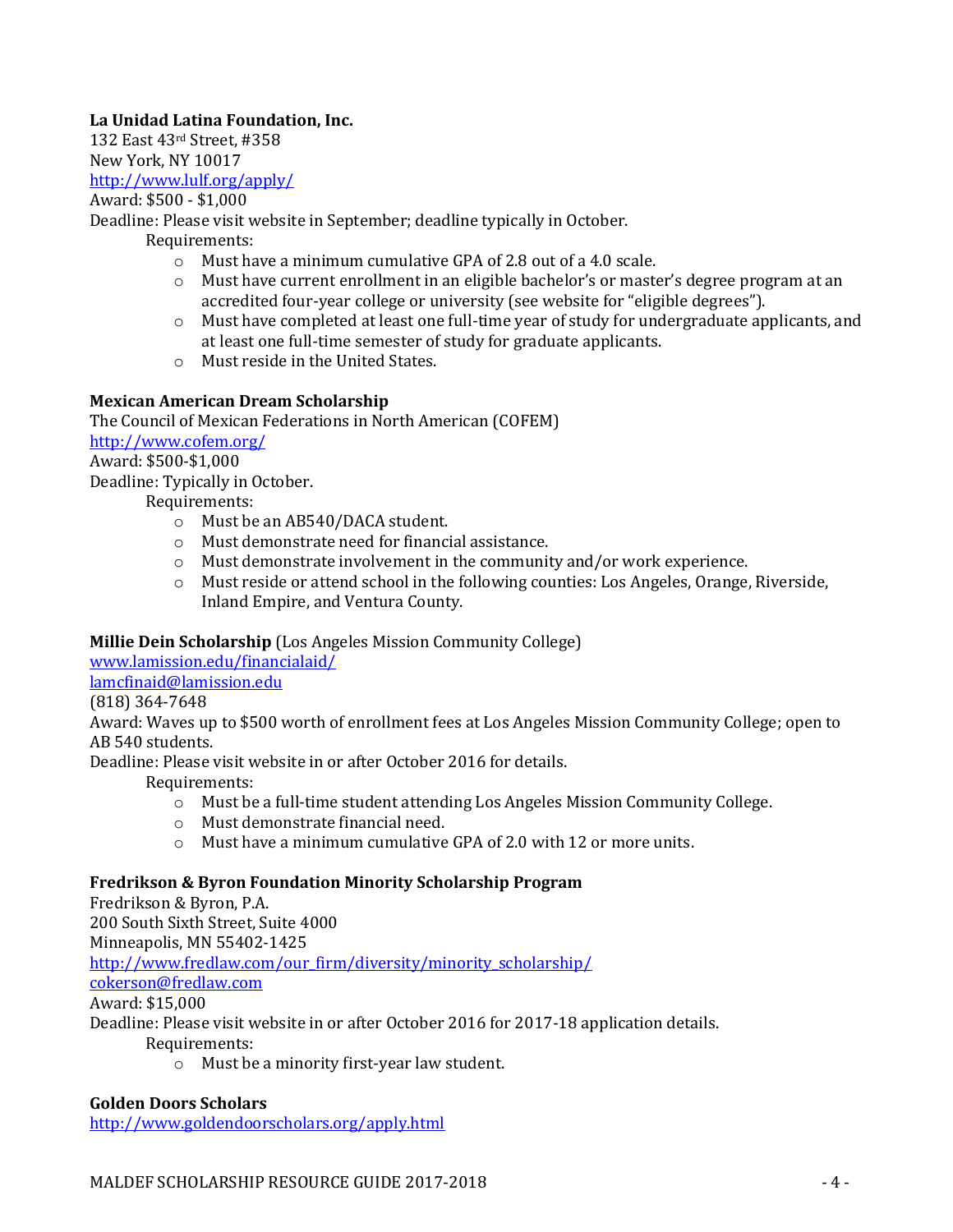Award: Varies-please visit website for details.

Deadline: Applications open September 2016; deadline typically in October.

Requirements:

- o Must be eligible for Deferred Action for Childhood Arrivals (DACA) or Temporary Protected Status (TPS).
- o Must be a high school senior or recent high school graduate.

# **Community Service Scholarship**

Good Tidings Foundation

<https://app.smarterselect.com/programs/29797-good-tiding-foundation> Award: \$5,000

Deadline: October 26, 2016

Requirements:

- o Must be a high school senior, graduating in 2017.
- o Must reside in one of the following California counties: Alameda, Contra Costa, Marin Monterey, Napa, Sacramento, San Benito, San Francisco, San Joaquin, San Mateo, Santa Cruz, Santa Clara, Solano, Sonoma, Stanislaus, or Yolo.

# **NOVEMBER**

## **Diversity Scholarship Foundation (DSF) Scholarships**

<http://diversitychicago.org/dc/scholarships/>

Award: Multiple awards; please visit website for details.

Deadline: August 29, 2016.

Requirements:

o Must be pursuing a law degree.

# **Geneseo Migrant Center Scholarships**

## <http://www.migrant.net/migrant/scholarships/thorn.htm>

Award: Varies depending on scholarship; please visit website for details.

Deadline: Deadline varies by scholarship from June 1st to November 1st. Please visit website for details.

Requirements:

o Vary by scholarship; please visit website for details.

# **The Prudential Spirit of Community Award**

International Scholarship and Tuition Services

1321 Murfreesboro Road, Suite 800

Nashville, TN 37217

<http://spirit.prudential.com/view/page/soc/14830>

(615) 777-3750

Award: \$1,000 State Honoree; \$5,000 National Honoree

Deadline: Application period begins September 2016; deadline typically in November.

- o Must be in grade 5-12 as of November 4, 2016.
- o Must be a legal resident of any U.S. state or Washington, D.C.
- $\circ$  Must have engaged in a volunteer activity that occurred at least partly during the 12 months prior to the date of application.
- o Must submit a completed application to a school principal or the head of an officially designated local organization by November 3, 2016.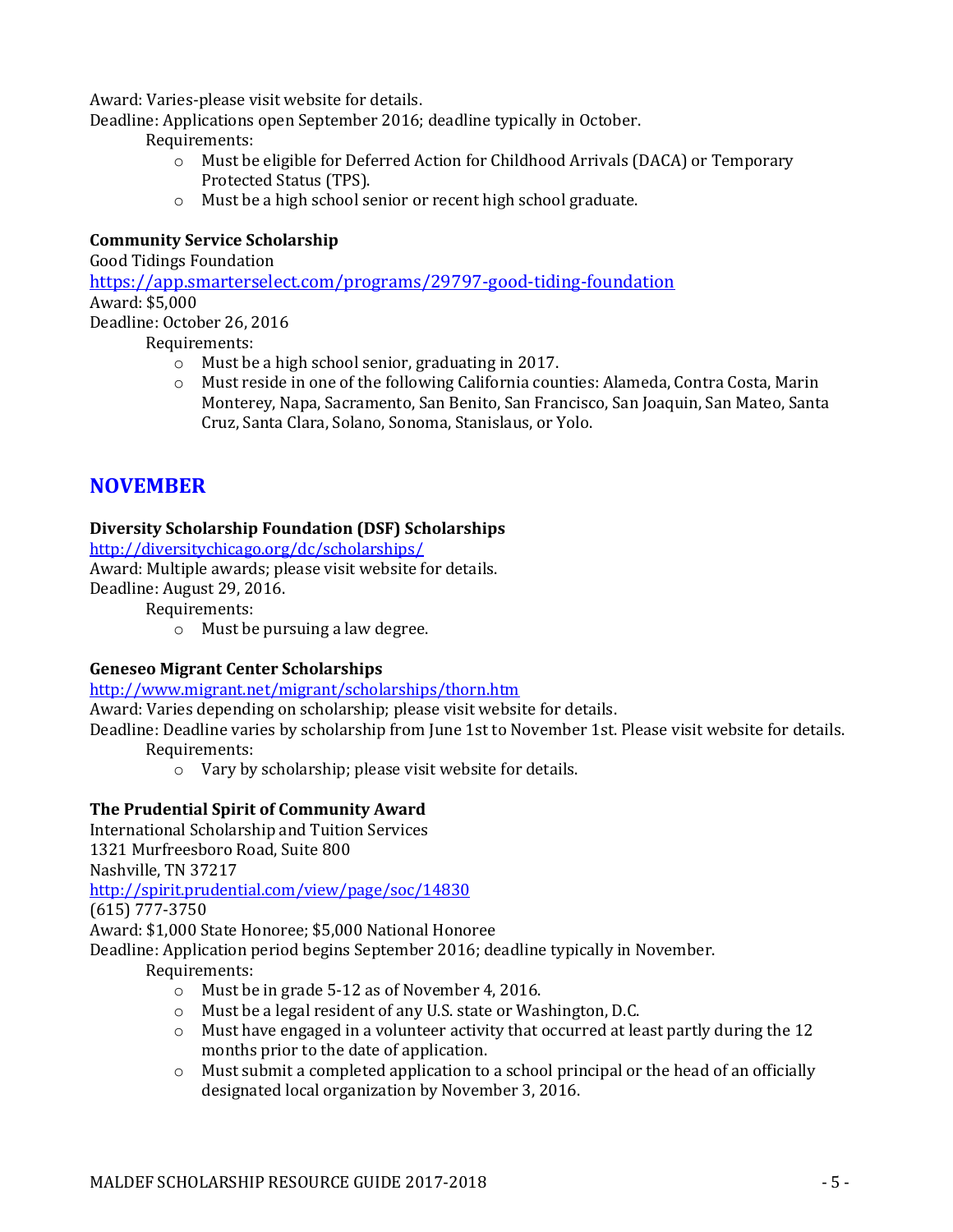# **DECEMBER**

#### **Le Petit Scholarship**

P.O. Box 17011 St. Louis, MO 63117-7813 <http://lepetitsoldat.com/Scholarship-C359535.aspx> [LeScholarship@gmail.com](mailto:LeScholarship@gmail.com) (314)567-3311 Award: \$2,000; \$1,000 each semester Deadline: December 15, 2016 and May 15, 2017

Requirements:

- o Must be enrolled in the fall, spring, or summer semester at any accredited U.S. college, university or institution of higher education.
- o Must submit a 400+ word essay; please visit website for essay topics.

## **Scholastic Art & Writing Awards**

C/O Alliance for Young Artists and Writers 557 Broadway Ave. New York, NY 10012

<http://www.artandwriting.org/the-awards/scholarships-and-prizes/scholarship-partners/>

Award: Multiple scholarships available in 29 categories of art and writing; award amounts vary; please visit website.

Deadline: Please visit website for details; submission period begins September 14, 2016. Deadlines vary by region.

Requirements:

o Must be enrolled in grades 7-12 in a public, private, or parochial school, or be a homeschooled student in the U.S., Canada, or American schools abroad.

#### **The Elie Wiesel Prize in Ethics Essay Contest**

The Elie Wiesel Foundation for Humanity 555 Madison Avenue, 20th Floor New York, NY 10022

<http://www.eliewieselfoundation.org/prizeinethics.aspx>

Award: \$500 –\$ 5,000 – please visit website for details on yearly essay question and instructions. Deadline: December 2016; application opens in early September.

Requirements:

o Must be a registered full-time junior or senior at an accredited four-year college or university in the United States during the fall 2016 semester.

## **Dr. Juan Andrade Jr. Scholarship for Young Hispanic Leaders**

[https://www.unigo.com/scholarships/all/dr--juan-andrade-scholarship-for-young-hispanic](https://www.unigo.com/scholarships/all/dr--juan-andrade-scholarship-for-young-hispanic-leaders/1004012)[leaders/1004012](https://www.unigo.com/scholarships/all/dr--juan-andrade-scholarship-for-young-hispanic-leaders/1004012)

Award: \$1,000 for four-year institution; \$500 for two-year institution.

Deadline: Please visit website for details.

Requirements:

- o Must be enrolled or accepted for enrollment as a full-time student in a four-year or twoyear institution in the U.S. or U.S. territories.
- o Must have at least one parent of Hispanic ancestry.

# **JANUARY**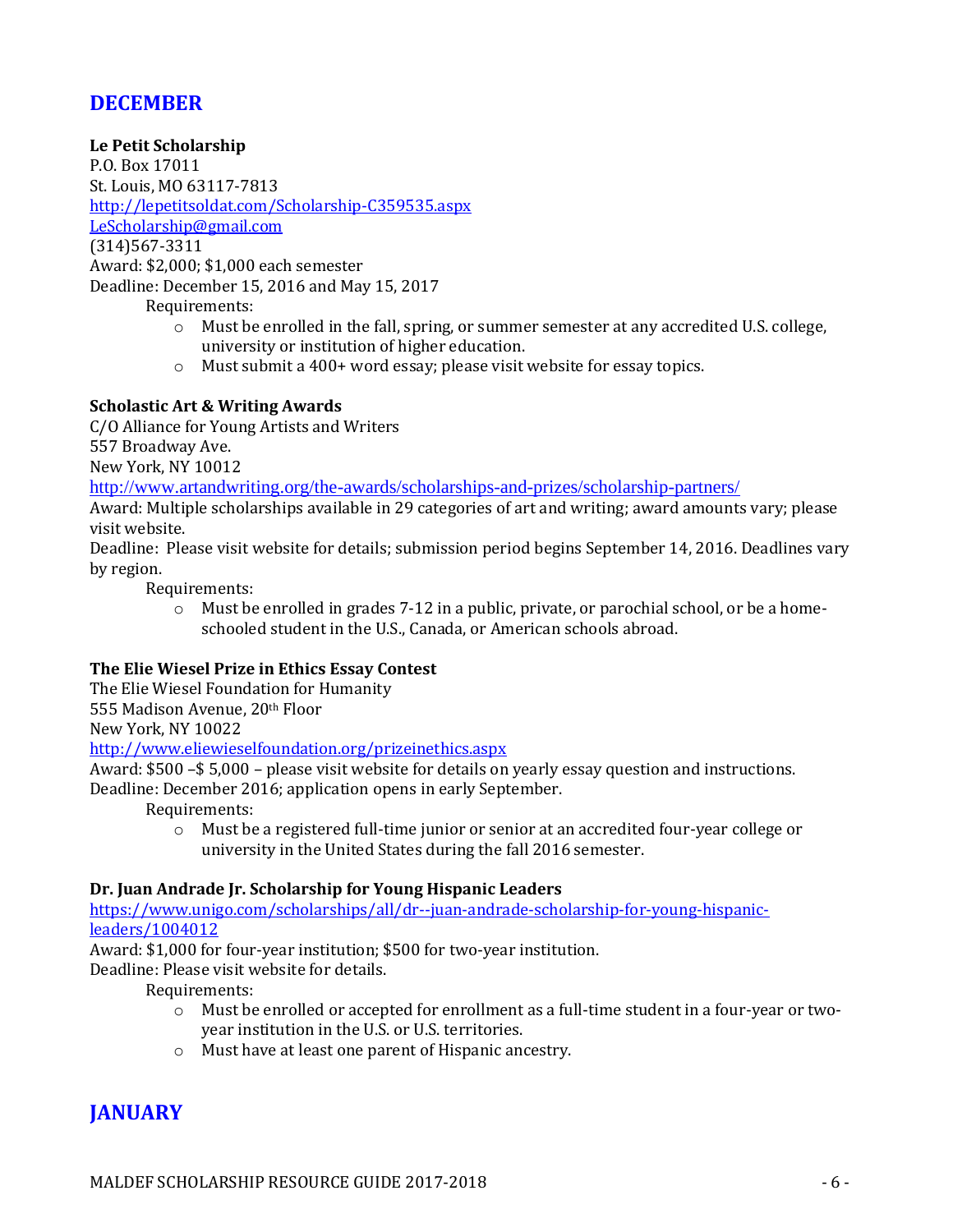## **The Anhelo Project Dream Scholarship**

<http://www.theanheloproject.org/dream-scholarship/>

Award: Please visit website for details.

Deadline: Please visit website for details.

#### Requirements:

- o Must be an Illinois resident attending a college or university located in the State of Illinois.
- o Must be in good academic standing with cumulative minimum GPA of 2.50.
- o Must commit to 20 hours of volunteer time to the Anhelo Project events during the following academic year.

## **Google Lime Scholarship Program**

<https://www.google.com/edu/scholarships/the-google-lime-scholarship/>

Award: \$10,000

Deadline: Application for the 2017-18 school year will be available in fall 2016; please visit website for details.

Requirements:

- o Must be an undergraduate or graduate student at a university in the U.S. or Canada.
- o Must be a student with a disability pursuing a degree in computer science, computer engineering, or a closely related technical field.

## **Princeton Prize in Race Relations**

Alumni Association of Princeton, Princeton University P.O. Box 291 Princeton, NJ 08542-0291 [Pprize@princeton.edu](mailto:Pprize@princeton.edu) <http://www.princeton.edu/pprize/application/> (800) 742-1036 Award: Up to \$1000 Deadline: January 31, 2017. Requirements:

- o Must be currently enrolled in grades 9-12 in [participating regions.](http://www.princeton.edu/pprize/locations/)
- $\circ$  Must have been actively involved in a volunteer activity that has had a significant, positive impact on race relations—broadly defined—in school or community within the last 12 months.

#### **Es El Momento: Beca Univisión**

[https://forms2.hsf.net/view.php?id=14119](https://forms2.hsf.net/view.php?id=14119%20)

Award: \$5,000

Deadline: Application opens January 2017; please visit website for details.

Requirements:

- o Must be a first generation Latino college student (neither parent attended college in the U.S.).
- $\circ$  Must be a high school student, community college transfer student, or a current college student.
- o Must have a history of extracurricular activity.
- o Must maintain a 3.0 GPA.

## **California Teachers Association (CTA)**

CTA Scholarship Committee C/O Human Rights Department PO Box 921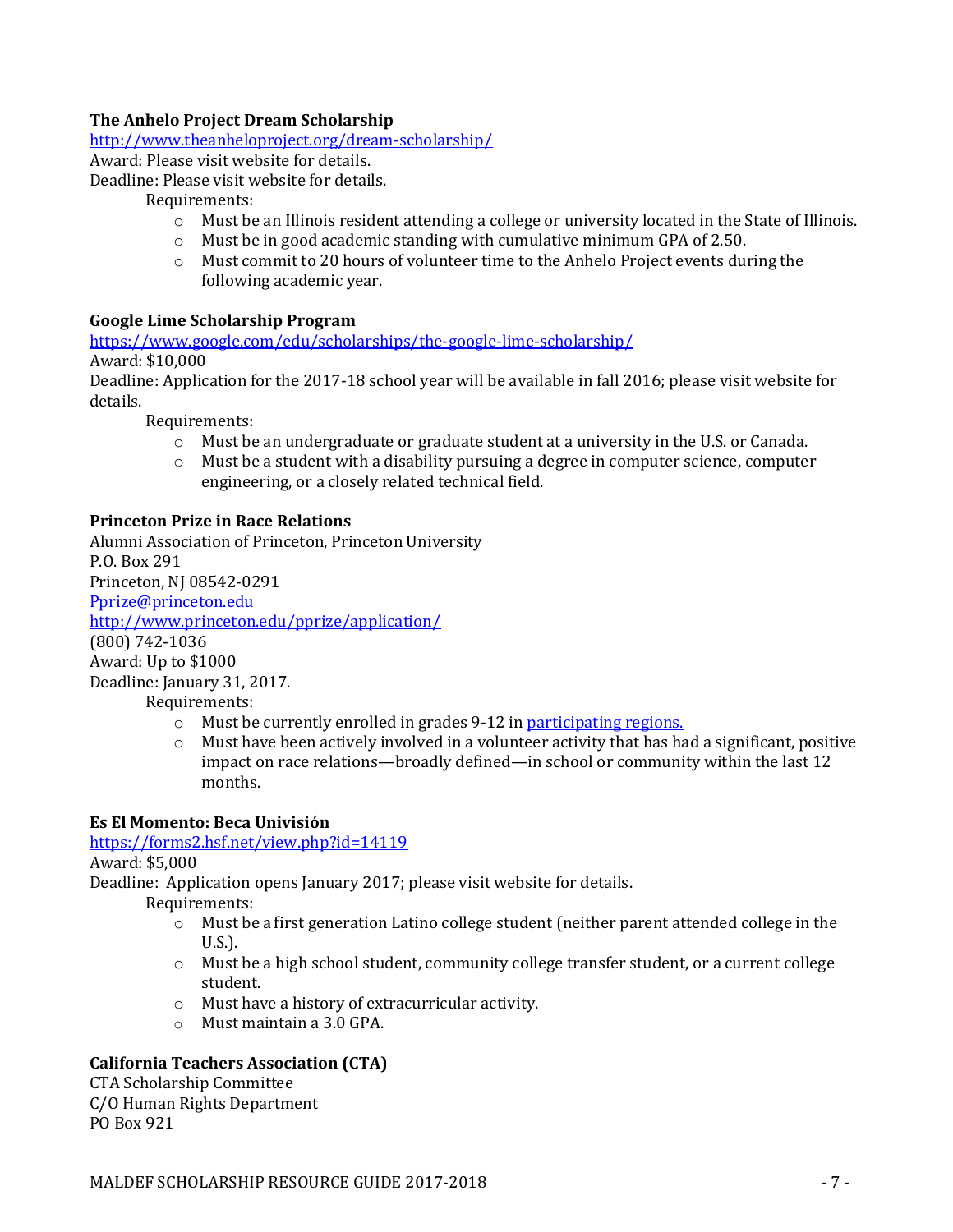#### Burlingame, CA 94011

[www.cta.org/About-CTA/CTA-Foundation/Scholarships.aspx](http://www.cta.org/About-CTA/CTA-Foundation/Scholarships.aspx)

Award: Multiple scholarships available; award amounts range from \$2,000 – \$5,000. Deadline: Please visit website for details.

Requirements:

o Must be a CTA member or dependent of a member.

#### **Microsoft Scholarship Program**

One Microsoft Way

Redmond, WA 98052-8303

<https://careers.microsoft.com/students/scholarships>

Award: Full or partial tuition covered for one academic year.

Deadline: Scholarship applications are accepted from October until January. Students can apply regardless of citizenship status.

Requirements:

- o Must show satisfactory progress towards an undergraduate degree in computer science, computer engineering, or a related technical discipline, such as electrical engineering, math, or physics.
- o Must be able to demonstrate a strong interest in computer science.
- o Must maintain a 3.0 cumulative GPA out of a 4.0 scale.
- o Must be enrolled full-time in a bachelor's degree program at a four-year college or university in the United States, Canada or Mexico at the time you submit the application.

## **Hispanic Education Endowment Fund** (Orange County)

30 Corporate Park, Suite 410 Irvine, CA 92606

[www.heef.org.](http://www.heef.org/)wpengine.com

Award: Multiple scholarships available; award amounts vary.

Deadline: Please visit website in or after October 2016; deadlines typically in January.

Requirements:

- $\circ$  Must be a Latino/a who has lived in Orange County (OC) for the past six years.
- o Must be an OC high school graduate
- o Must be enrolled full-time at a 2- or 4-year college or university.
- o Must complete the "Applicant Financial Information" section of the online application if student is a Dream Act/AB 540 applicant.
- o Must be a first-generation college student.
- o Must meet family income limits.

## **Kaiser Permanente Health Care Career Scholarship Program**

[http://kaiser-scholarship.fluidreview.com](http://kaiser-scholarship.fluidreview.com/)

#### [kpw-scholarships@kp.org](mailto:kpw-scholarships@kp.org)

Award: \$2,000-\$10,000; proof of U.S. citizenship or legal permanent residency is not required. Deadline: Application opens in October 2016; deadline is on January 2017.

- o Must be a senior in high school during the previous academic year.
- o Must pursue a career in a human medical or dental health care field.
- o Must have a minimum cumulative GPA of 2.5.
- o Must reside and attend an approved high school in the Kaiser Permanente Northwest service area.
- o Must plan to enroll at a U.S.-accredited college or university as a full-time, degree-or certificate-seeking first year student in fall 2016.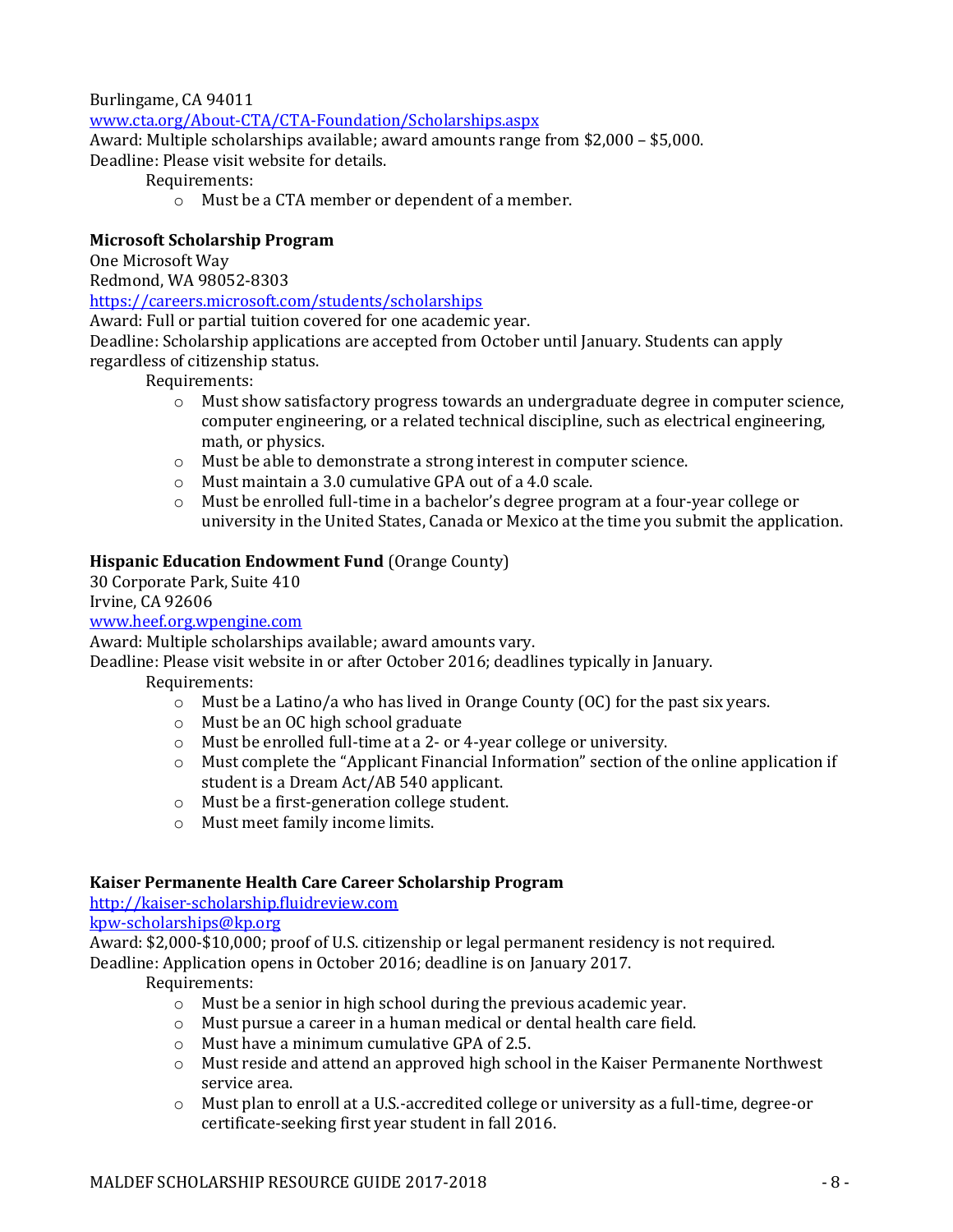# **FEBRUARY**

#### **TheDream.US**

1300 N 7thStreet, Suite 1700 Arlington, VA 22209 <http://www.thedream.us/nationalscholarship/>

## **Scholarship for First-Time College Students**

Award: Covers tuition and fees that are not otherwise paid for by other available financial aid or scholarships. Eligibility is for high school seniors or high school graduates *[current full-time college students are not eligible]* with demonstrated financial need who will be first time college students and seek to earn a career-ready associate's or bachelor's degree at one of **TheDream.US** partner colleges. Some students may also receive a stipend for books, supplies, and transportation. In California, the scholarship award may be used for books, supplies, transportation, and room and board.

Deadline: Application opens in September and closes in February.

Requirements:

- o Must be DACA (Deferred Action for Childhood Arrivals) or TPS (Temporary Protected Status) eligible and have applied for or received DACA or TPS approval.
- $\circ$  Must have graduated from high school or have earned a GED diploma by the end of the 2016-17 academic year or earlier.
- $\circ$  Must have earned a high school un-weighted GPA of 2.5 on a 4.0 scale (or an equivalent GED score).
- o Must not have been enrolled in a full-time associate's or bachelor's degree program at one of TheDream.US partner colleges within one year of receiving the scholarship.
- o Must intend to enroll full-time in an associate's or bachelor's degree program at one of TheDream.US partnership colleges within one year of receiving the scholarship.
- $\circ$  Must be eligible for in-state tuition if seeking to attend a partner college that is a public institution.
- o Must have come to the United States before reaching your 16th birthday.
- o Must demonstrate significant unmet financial need.

**Scholarship for Community College Graduates** *[students who are currently enrolled in a bachelor's degree program are not eligible].*

Requirements:

- o Must be DACA or TPS eligible and have applied for or received DACA or TPS approval.
- $\circ$  Must earn an associate's degree from an accredited community college by the end of the 2017-18 academic year or earlier.
- o Must earn a college GPA of 3.0 or greater on a 4.0 scale.
- o Must intend to enroll full-time in a bachelor's degree program at one of TheDream.US partner colleges in the 2017-18 academic year.
- $\circ$  Must be eligible for in-state tuition if seeking to attend a partner college that is a public institution.
- o Must have come to the United States before reaching your 16th birthday.
- o Must demonstrate significant unmet financial need.

#### **BMI Student Composer Award**

BMI Foundation [http://bmifoundation.org/programs/info/bmi\\_student\\_composer\\_awards](http://bmifoundation.org/programs/info/bmi_student_composer_awards) Award: \$500-\$5,000 Deadline: Typically in February; visit website for details. Requirements: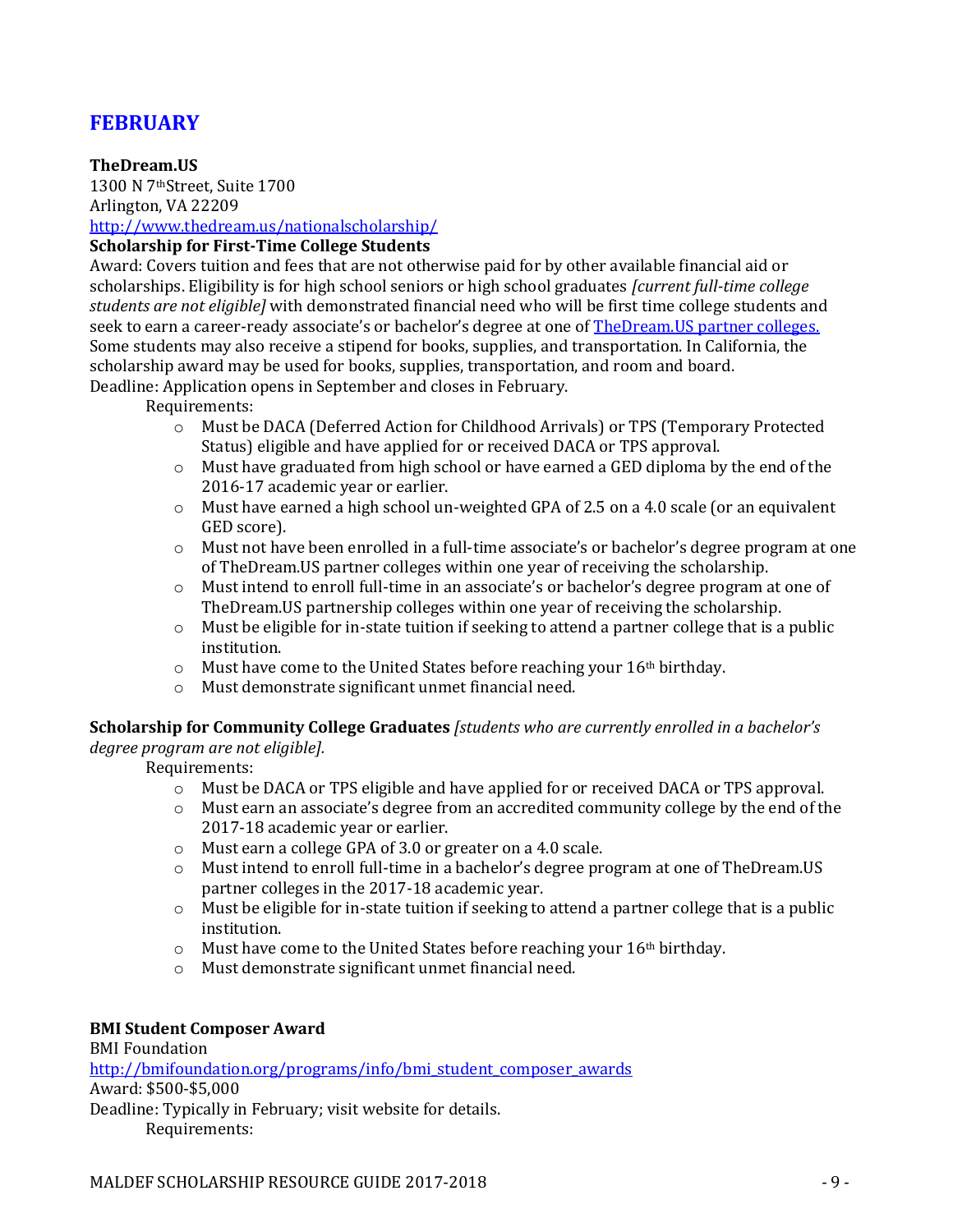- o Must be a citizen of a country in the Western Hemisphere.
- o Must be enrolled in an accredited public, private, or parochial secondary school, in an accredited college or conservatory of music, or engage in the private study of music with a recognized and established teacher (other than a relative).
- o Must be 27 years of age or younger as of application deadline.
- o Must not have won this award three times previously.

#### **Que Llueva Café Scholarship**

Chicano Organizing & Research in Education (CORE) P.O. Box 160144 Sacramento, CA 95816 [http://www.ca-core.org/que\\_llueva\\_cafe\\_scholarship\\_program](http://www.ca-core.org/que_llueva_cafe_scholarship_program) [jdelrazo@ca-core.org](mailto:jdelrazo@ca-core.org)

# Award Amount: \$500

Deadline: Typically the last Saturday in February; please visit website for details.

Requirements:

- o Must be of Chicano/Latino descent.
- o Must be an undocumented student, defined as someone who was born outside of the U.S. and lives here without legal permission of the federal government.
- $\circ$  Must be or will be a high school or GED graduate who will enroll for the first time in an accredited college or university in the U.S. or Puerto Rico for the 2017-18 academic year.

#### **Joe Francomano Scholarship**

Junior Achievement USA

One Education Way

Colorado Springs, CO 80906

<https://www.juniorachievement.org/web/ja-usa/joe-francomano-scholarship>

Award: \$5,000 per year; renewable for up to four years

Deadline: Typically February 1; visit website for details.

Requirements:

- o Must be a high school senior who will graduate before June 30 of the current school year.
- o Must be qualified, upon graduation, to enroll at an accredited four-year college or university.
- o Must have completed JA Career Success™, JA Company Program®, JA Be Entrepreneurial®, JA Exploring Economics®, JA Personal Finance®, JA Titan®, or JA Economics®.
- o Must have a minimum cumulative GPA of 3.0.
- o Must exemplify academic achievement, leadership skills, and college and career potential.
- o Must list family income as shown on IRS tax forms.
- o Must re-qualify each year.

#### **Latin American Educational Foundation Scholarship**

561 Santa Fe Drive Denver, CO 80204

<http://www.laef.org/Scholarship>

Award: \$500-\$3,000; renewable for up to five years

Deadline: Applications typically open January 1; deadline typically in early February.

- o Must be a resident of Colorado.
- $\circ$  Must be of Hispanic/Latino heritage and/or actively involved in the Hispanic/Latino community.
- o Must have a minimum 3.0 cumulative GPA.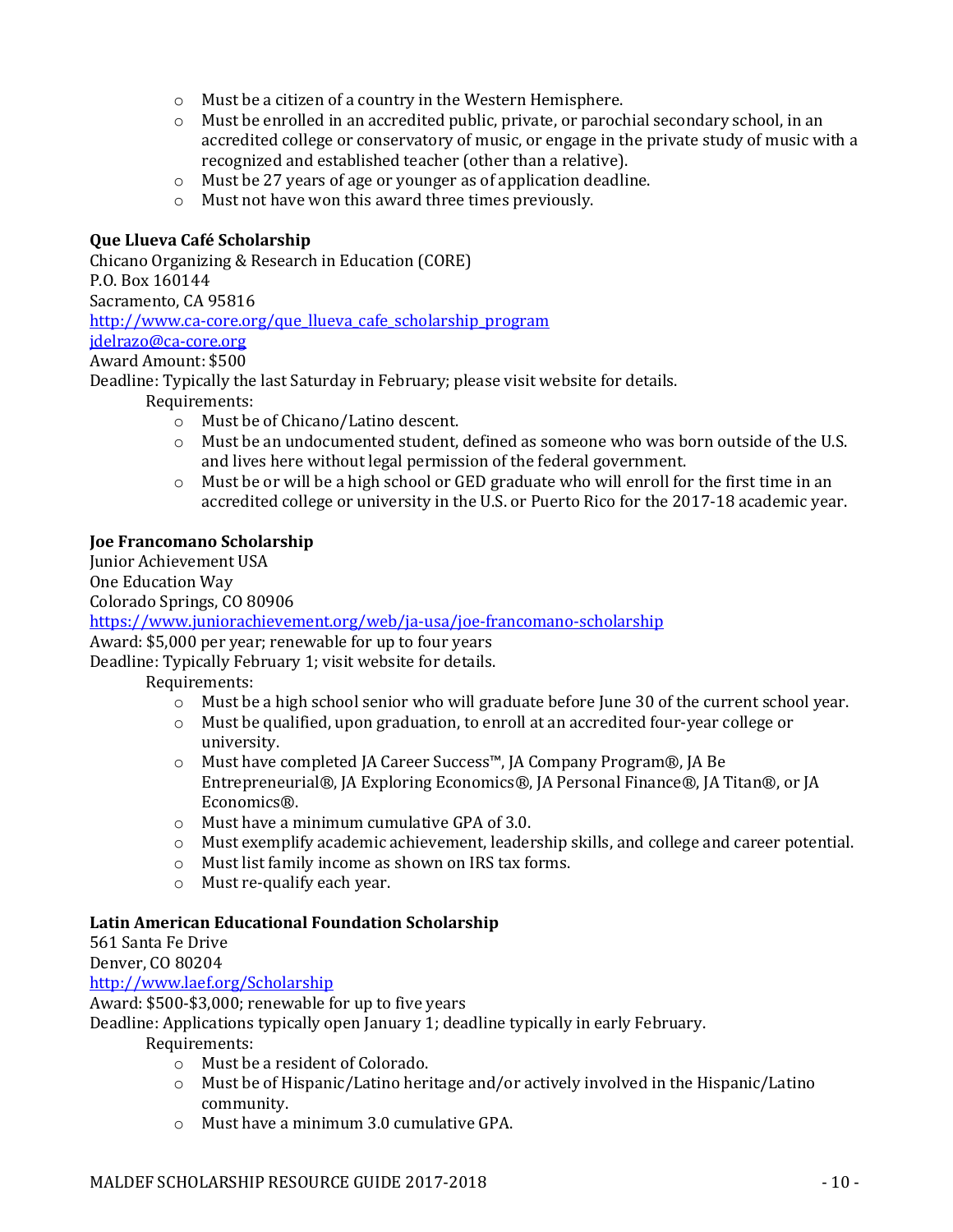o

# **National Association of Hispanic Journalists**

<http://nahj.org/scholarships/>

[contact@nahj.org](mailto:contact@nahj.org?subject=From%20the%20NAHJ%20Applications%20pages&body=)

# (202) 662-7145

Award: Multiple scholarships available; awards range from \$1,000-\$5,000.

Deadline: Please visit website.

Requirements:

- $\circ$  Must be a full-time undergraduate or graduate student pursuing a career in journalism in English or Spanish-language media or both.
- o Must be enrolled in an accredited community college or university within the United States or Puerto Rico at the time the scholarship is received.

# **Cal Alumni Association-The Achievement Award Program**

<http://alumni.berkeley.edu/community/scholarships/achievement-award-program> Award: \$6,000 per year and a laptop; AB 540 students are eligible.

Deadline: Please visit website for details.

Requirements:

- o Must be enrolled as a full-time student at UC Berkeley.
- o Must attend evening scholar meetings and events throughout the academic year.
- o Must serve ten hours of community service and outreach per semester.
- o Must meet "Satisfactory Academic Progress" as defined by the Office of Financial Aid and the scholar's college.

# **Pacific Gas and Electric Company Bright Minds Scholarship**

<http://www.pge.com/en/about/community/signatureprograms/education/brightminds/index.page> [pge@scholarshipamerica.org](mailto:pge@scholarshipamerica.org)

Award: \$2,000-\$20,000; renewable for up to five years.

Deadline: Please visit website for details.

Requirements:

- $\circ$  Must be a minimum of 16 years of age and be a high school senior or graduate, have received GED certification, or be a current postsecondary undergraduate student.
- o Must live within the PG&E service area.
- o Must plan to enroll in full-time undergraduate study at an accredited two-year or fouryear college, university, or vocational-technical school for the entire 2016-17 academic year.

# **Pacific Gas and Electric Company Employee Resource Groups Scholarship**

Latino Employee Resource Group Scholarship Committee Attn: Mario Valadez 77 Beale Street Mail Code B29J San Francisco, CA 94105 [www.pge.com/about/community/education/ergscholarships/](http://www.pge.com/about/community/education/ergscholarships/) Award: \$1,000-\$2,000 Deadline: Typically in February; please visit website for details. Requirements:

o Must be a high school senior or graduate, or have received GED certification, and plan to enroll in full-time undergraduate study at an accredited two-year or four-year college, university, or vocational-technical school for the entire 2016-2017 academic year; or be a current postsecondary undergraduate student.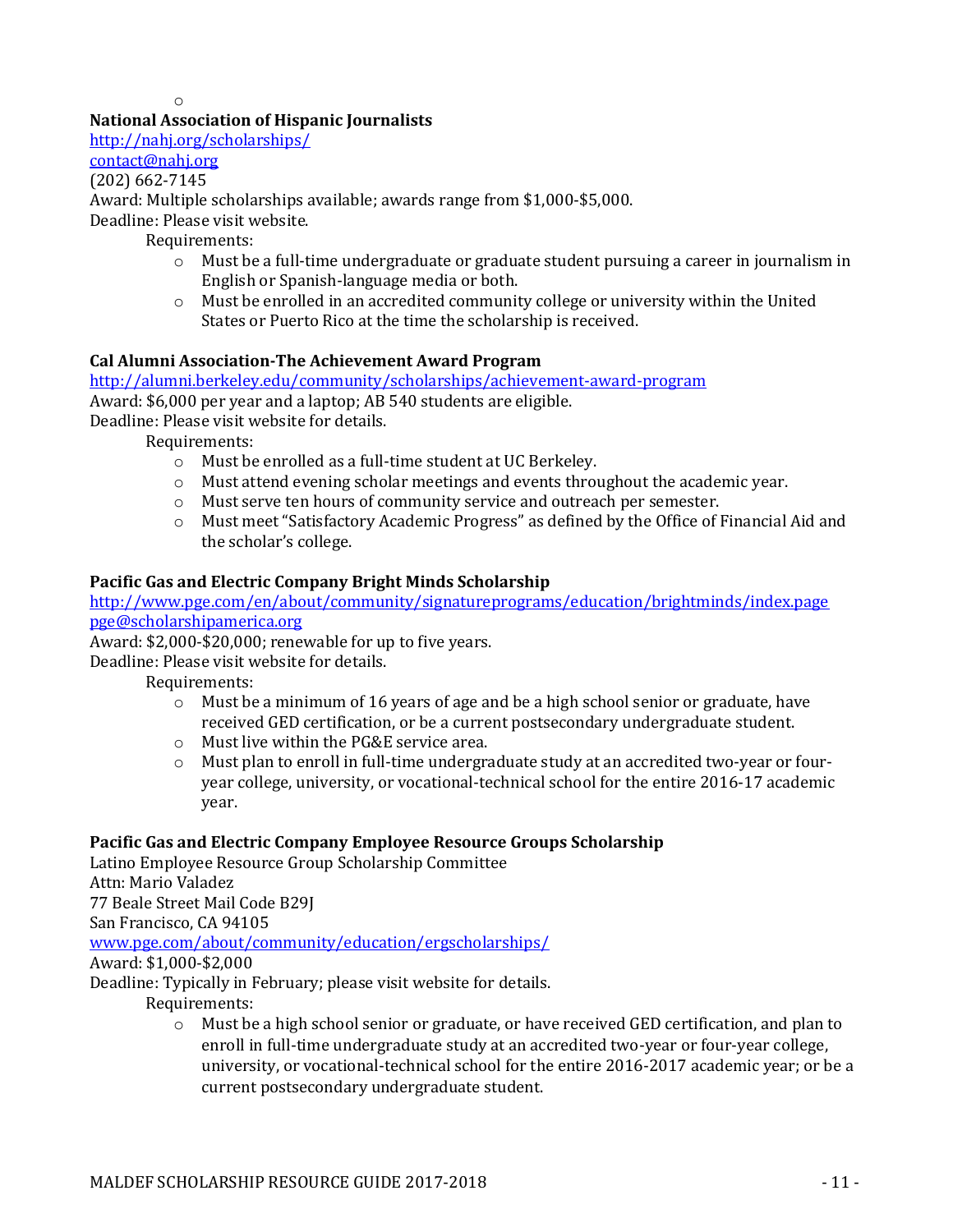- o Must live within the PG&E service area, and submit application, proof of address, letters of recommendation, and essay.
- o Must have a minimum 2.5 weighted GPA.

# **Point Foundation: College Scholarships for LGBT Students**

<https://www.pointfoundation.org/point-apply/apply-now/>

Award: Multiple scholarships available; award amounts vary; please visit website.

Deadline: Part 1 and 2 open on November 1st and will close on January 19 and February 1, respectively. Requirements:

o Must visit website online application

## **TELACU Education Foundation**

5400 E. Olympic Blvd, 3rd Floor

Los Angeles, CA 90022

<http://telacu.com/telacu-education-foundation/college-success-program/apply/>

Award: \$500-\$5,000 with possible renewal up to four years

Deadline: Applications for the 2017-18 academic year will be available December 2016; please visit website for details.

Requirements:

- o Must be a first-generation college student from a low-income household.
- o Must have a minimum 2.5 GPA.
- o Must be enrolled full-time for the entire previous academic year.
- $\circ$  Must be able to attend mandatory TEF sessions throughout the academic year if attending a local area school.

# **MARCH**

**California Dream Act Scholarships**

**UC Berkeley Undergraduate Dream Act Scholarship**

<http://financialaid.berkeley.edu/berkeley-undergraduate-dream-act-aid>

Award: Up to \$8,000

Deadline: March 2, 2017; please visit website for details.

Requirements:

- o Must be a current UC Berkeley undergraduate or 2017 spring semester admitted student.
- o Must maintain a 3.0 GPA.
- o Must qualify for an AB-540 nonresident tuition exemption.
- o Must be ineligible for federal financial aid.

## **10,000 Degrees Undergraduate Scholarship**

<http://www.10000degrees.org/students/scholarships/undergraduate-scholarships/>

Award: Multiple awards available, visit website for details.

Deadline: Application period begins January 1 with deadline typically in early March; visit website for details.

Requirements:

- o Must demonstrate financial need.
- o Must be enrolled in a program leading to a first associate's degree, bachelor's degree, or teaching credential during the 2017-2018 academic year.

# **New Leader Scholarship**

<http://newleaderscholarship.org/apply/> Award: \$8,000

Deadline: Application period begins mid-January; please check website for details.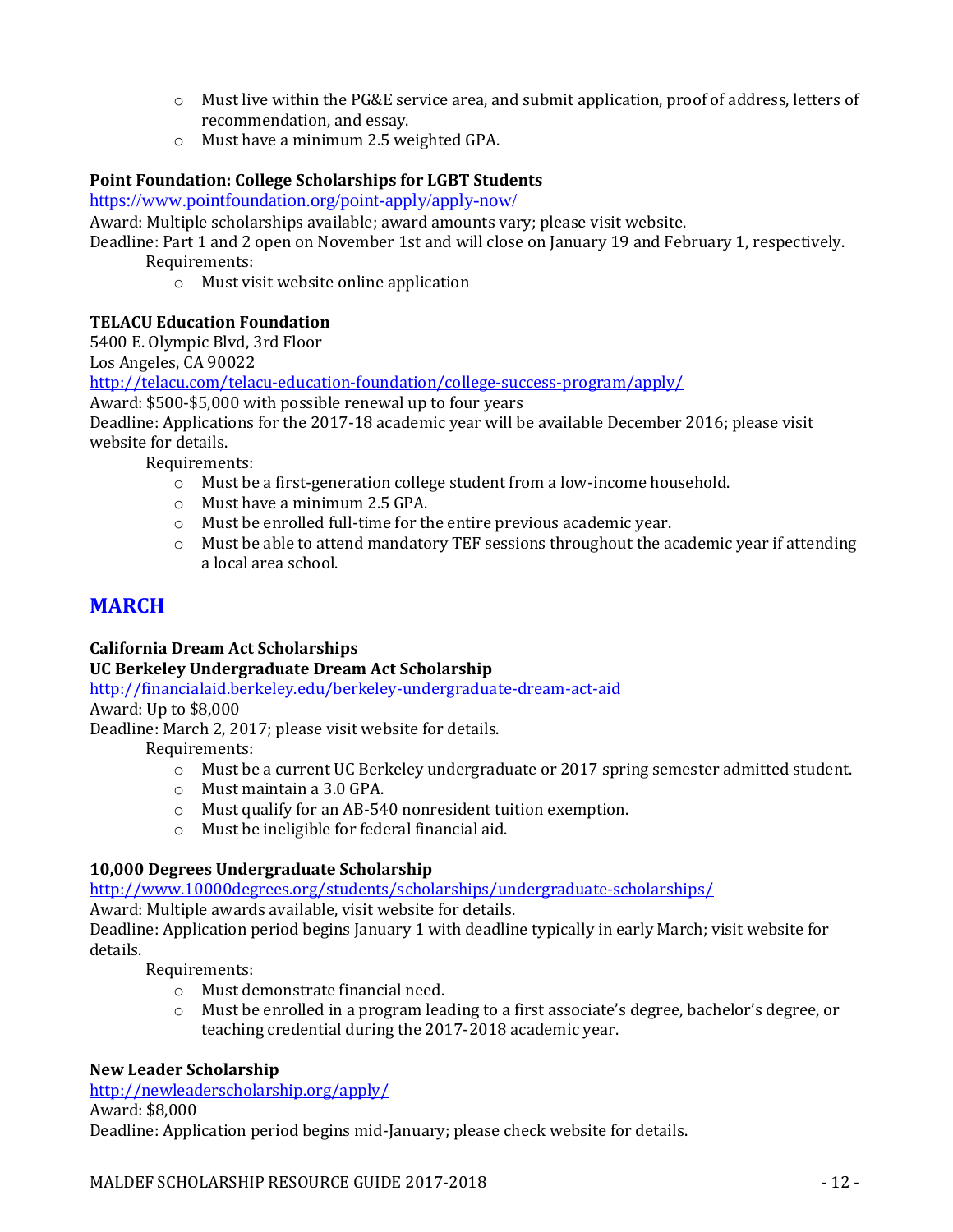Requirements:

- o Must have attended an institution of higher education for one academic year or more.
- $\circ$  Must have earned 60 units or more, 24 of which must have been earned in the current institution of attendance.

## **California's Wine Grape Growers Foundation Scholarship Program**

California Wine Grape Growers Foundation 1121 L Street, Suite 304 Sacramento, CA 95814 [cwggf.org/scholarship-eligibility-requirements/](file://///maldefs15/CEAP/MALDEF%20Yearly%20Scholarship%20List/cwggf.org/scholarship-eligibility-requirements/) [info@cawg.org](mailto:info@cawg.org) (916) 379-8995

Award: \$2,000- \$8,000; multiple scholarships available

Deadline: Typically in March; please visit website for details.

Requirements:

- $\circ$  Must have a parent/guardian employed as a vineyard worker by a wine grape grower in California during the past and current season.
- $\circ$  Must be graduating from high school and plan to attend a four-year university or college, or a community college in California in the fall of 2017.

## **Chicana/Latina Foundation Scholarship Program**

Chicana Latina Foundation Scholarship Committee 1419 Burlingame Ave., Suite W2 Burlingame, CA 94010 <http://www.chicanalatina.org/scholarship.html> Award: \$1,500 Deadline: Typically in March; please visit website for details. Requirements:

- o Must be a woman of Chicana and/or Latina heritage.
- $\circ$  Must have resided for at least two years in one of the eligible counties in Northern California at the time of application.
- $\circ$  Must be enrolled in an accredited college, university, or community college in one of the eligible counties in Northern California at the time of application.

## **Humane Education Network: A Voice for Animals Contest**

<http://www.hennet.org/contest.php>

[contest@hennet.org](mailto:contest@hennet.org)

Award: \$150-\$750

Deadline: Typically opens in January and closes in March; please visit website for details in mid-December.

Requirements:

o Vary by scholarship.

## **Leonard M. Perryman Communications Scholarship for Racial Ethnic Minority Students**

Leonard M. Perryman Scholarship Committee United Methodist Communications PO Box 320 Nashville, TN 37202-0320 <http://www.umcom.org/about/leonard-m-perryman-scholarship> Award: \$2,500 Deadline: Please check website for details.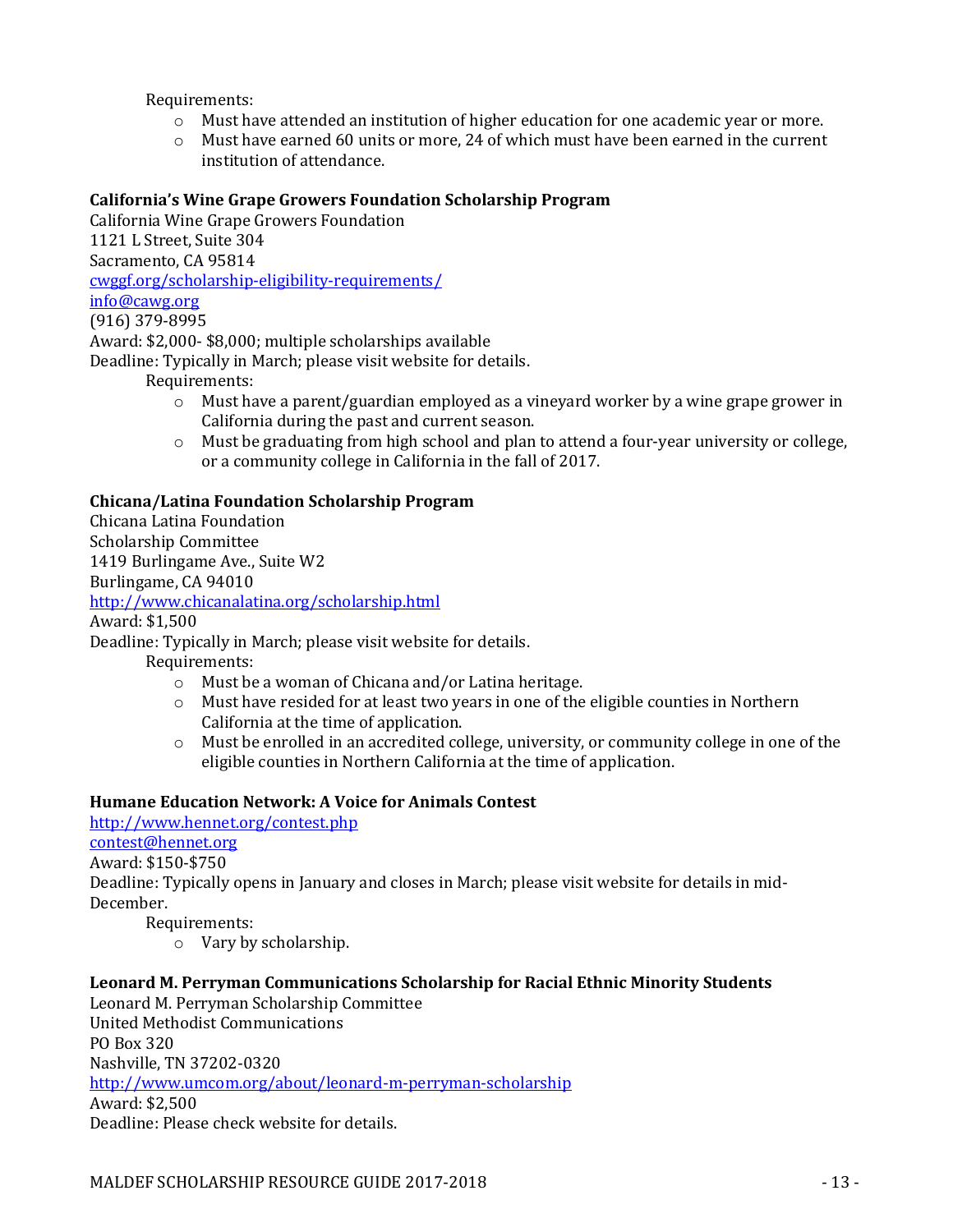Requirements:

o Must be a United Methodist ethnic minority student enrolled at the junior or senior level in the journalism or communications department of an accredited college or university in the United States.

## **The Andrés y María Cárdenas Family Foundation**

Selection Committee P.O. Box 920008 Sylmar, CA 91392-0008 <http://cardenasfoundation.org/apply> (818)640-6454

Award: \$500 – \$3,000; qualified AB540 students are eligible; please visit website.

Deadline: Typically closes in early March. Please visit website for details.

Requirements:

- o Must be a senior at, or have graduated from, one of the following Northeast San Fernando Valley high schools: Arleta HS, Kennedy HS, Monroe HS, North Hollywood HS, Polytechnic HS, Cesar Chavez Learning Academies HS, San Fernando HS, Sylmar HS, Van Nuys HS or Panorama HS;
- o OR: Must be enrolled as a full-time student at Los Angeles Mission College;
- $\circ$  OR: Must be accepted or enrolled in a community college, college, or university in the fall 2016 and in attendance through spring 2017 as a full-time student.
- o Must carry at least 12 units as an undergraduate student.

## **A.R.E. Scholarship**

The Association of Raza Educators San Diego P.O. Box 740337 San Diego, CA 90022 <https://sites.google.com/site/aresandiego/home/scholarship>

Award Amount: Up to \$5,000

Deadline: Applications open January 2017; please visit website for details.

Requirements:

- o Must be an undocumented graduating senior or continuing college student.
- o Must show financial need and commitment to the community.

## **Anthem Essay Contest**

The Ayn Rand Institute

<https://www.aynrand.org/students/essay-contests#anthem-1>

Award: \$30-\$2,000; undocumented students are encouraged to apply; please visit the website for more information.

Deadline: March 29, 2017

Requirements:

 $\circ$  Must be an 8<sup>th</sup>, 9<sup>th</sup>, or 10<sup>th</sup> grade student anywhere in the world.

## **Bill Coggins Community Leadership Award**

Kaiser Permanente Watts Counseling and Learning Center 1465 E. 103rd Street Los Angeles, CA 90002 (323) 564-7911 Award: \$500-\$2,000 Deadline: Call the Watts Counseling and Learning Center in January 2017 for application; deadline typically in March. Requirements: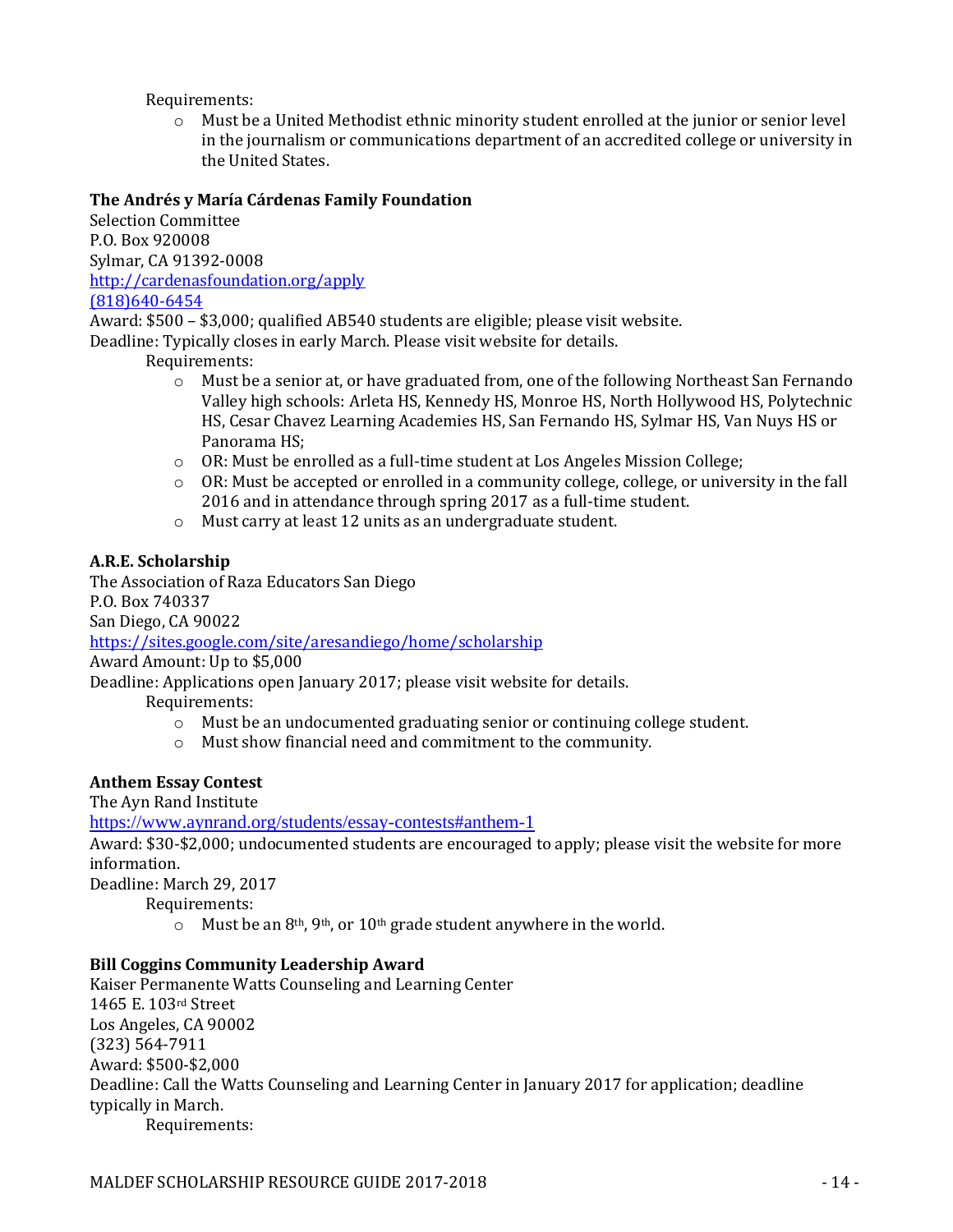- $\circ$  Must be a high school senior who lives OR attends a school within the boundaries specified in the application packet.
- o Must have a minimum cumulative 2.8 GPA.
- o Must demonstrate commitment to community leadership.

# **APRIL**

## **Davis-Putter Scholarship Fund**

P.O. Box 7307 New York, NY 10116-7307 [www.davisputter.org](http://www.davisputter.org/)

[davisputter@davisputter.org](mailto:davisputter@davisputter.org)

Award: Up to \$10,000; undocumented students are invited to apply.

Deadline: Applications open January 1, 2017; please visit website for details.

Requirements:

 $\circ$  Must demonstrate activism in the struggle to achieve civil rights, economic justice, international solidarity, or other progressive issues.

## **The Fountainhead Essay Contest**

The Ayn Rand Institute

<https://www.aynrand.org/students/essay-contests#thefountainhead-1>

Award: \$50-\$10,000; undocumented students are encouraged to apply; please visit the website for more information.

Deadline: April 26, 2017

Requirements:

 $\circ$  Must be an 11<sup>th</sup> or 12<sup>th</sup> grade student anywhere in the world.

## **Atlas Shrugged Essay Contest**

The Ayn Rand Institute

<https://www.aynrand.org/students/essay-contests#atlasshrugged-1>

Award: \$50-\$20,000; undocumented students are encouraged to apply; please visit the website for more information.

Deadline: April 28, 2017

Requirements:

o Must be a senior in high school, undergraduate or graduate student anywhere in the world.

## **Esperanza Education Fund**

P.O. Box 27507 Washington, D.C. 20038 [www.esperanzafund.org/](http://www.esperanzafund.org/) [apply@esperanzafund.org](mailto:apply@esperanzafund.org) Award: \$5,000 - \$20,000

Deadline: Typically in April; please visit website for details.

Requirements:

- o Must be born outside of the U.S. or have two parents born outside of the U.S.
- $\circ$  Must be a graduating senior at a high school in the District of Columbia, Maryland, or Virginia.
- o Must enroll full-time at an accredited public college or university.

## **Hispanic Engineers National Achievement Awards**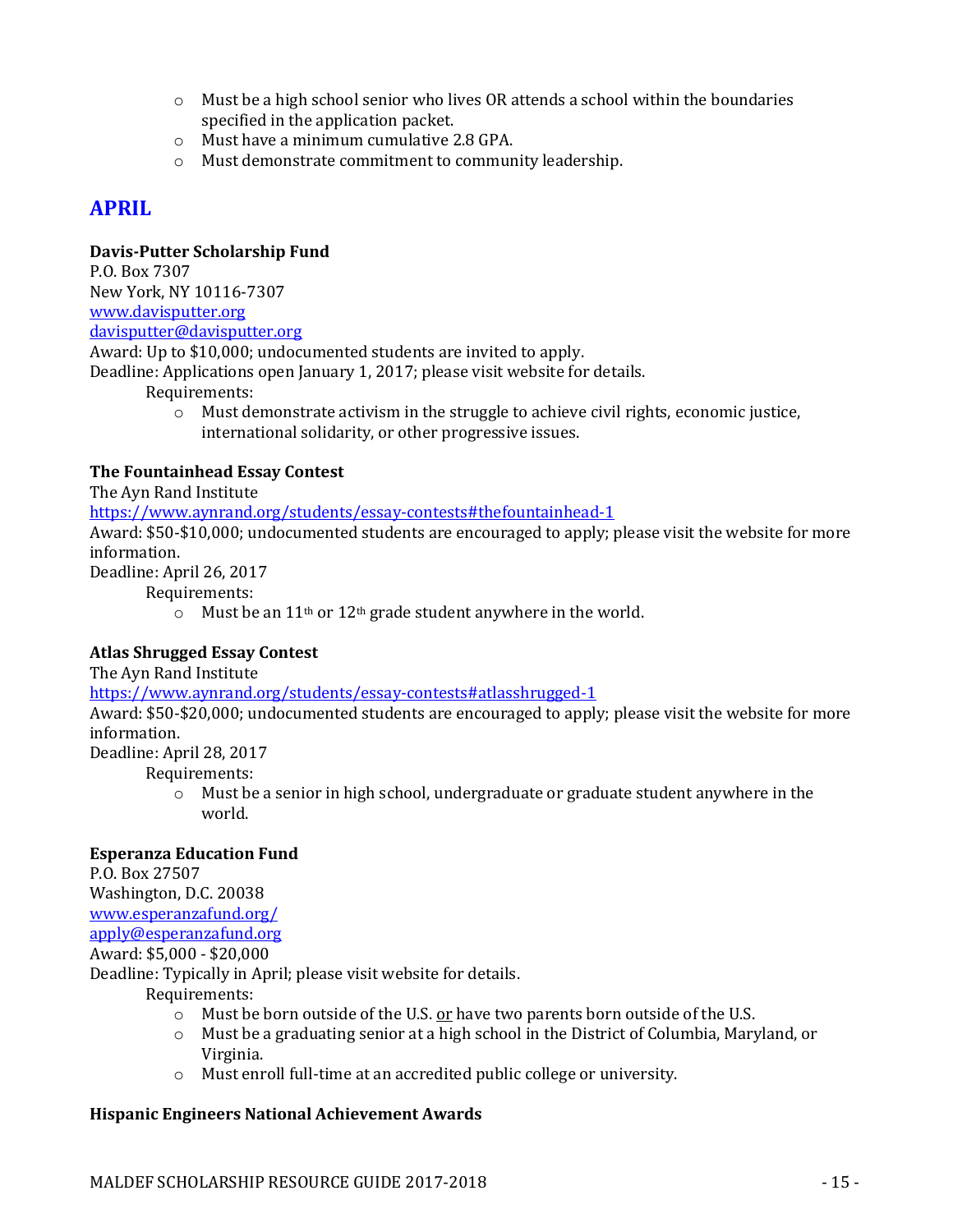<http://www.greatmindsinstem.org/college/henaac-scholarship-application-guidelines> [gcruz@greatmindsinstem.org](mailto:gcruz@greatmindsinstem.org)

Award: Multiple scholarships available; award amounts vary; please visit website. Deadline: Applications open in January 2017 and close April 30, 2017.

Requirements:

- o Must demonstrate leadership through academic achievements and campus/community activities.
- o Must be a Science, Technology, Engineering or Math related major.
- o Must have an overall GPA of 3.0 or higher.
- $\circ$  Must be of Hispanic origin and/or must significantly participate in and promote organizations and activities in the Hispanic community.
- $\circ$  Must be enrolled in an undergraduate or graduate program for the preceding fall semester, at an accredited 2-year or 4-year college/university in the United States or its territories.

## **PFLAG National Scholarship Program**

1828 L St. NW, Suite 660 Washington, DC 20036

<http://community.pflag.org/scholarship>

Award: \$1,000 - \$5,000 Deadline: Please visit website for details.

Requirements:

- $\circ$  Must be a graduating senior entering higher education for the first time in the current calendar year.
- o Must self-identify as lesbian, gay, bisexual, transgender (LGBT), or as an ally.
- o Must demonstrate an interest in service to the LGBT community.
- o Must have applied to an accredited U.S. higher education institution.

# **Hispanic Association of Colleges and Universities (HACU) Scholarship Program**

<http://www.hacu.net/hacu/Scholarships.asp>

[scholarship@hacu.net](mailto:scholarship@hacu.net)

Award: Multiple scholarships available; award amounts vary; please visit website.

Deadline: Typically in April-May; please visit website for details.

Requirements:

- o Must demonstrate financial need (typically determined by FAFSA).
- o Must meet specific criteria for each scholarship.
- o Must attend a HACU-member college or university in the U.S. or Puerto Rico at the time applications are completed and scholarship awards are made. Please view a list of HACUmember institutions on website.

# **MAY**

# **Futuro Brillante Scholarship**

Buena Clinton Concilio de Padres/Buena Clinton Youth & Family Center 12661 Sunswept Avenue Garden Grove, CA 92843 (714) 741-5768 Award Amount: Amount varies Deadline: Application is available during the month of May. Requirements:

o Must pick up application in person.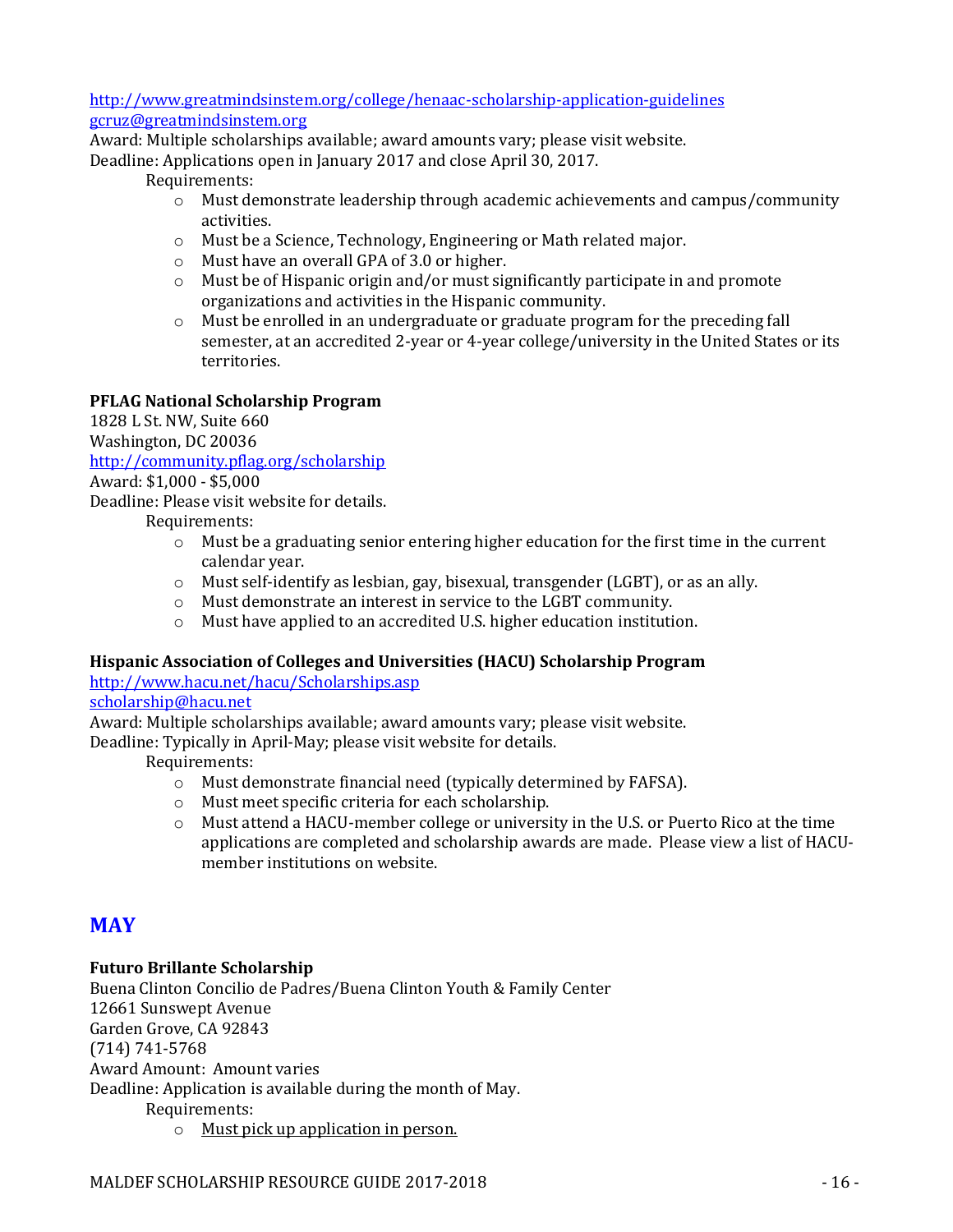- o Must be a student who resides in the Buena Clinton neighborhood.
- o Must be a high school senior and/or college student (freshman-junior year); please call for details.

## **B. Davis Scholarship**

[www.studentawardsearch.com/scholarships.htm](http://www.studentawardsearch.com/scholarships.htm)

[awards@studentawardsearch.com](mailto:awards@studentawardsearch.com)

Award: \$1000; no age restriction; please visit website.

Deadline: May 22, 2017

Requirements:

- o Must be a high school junior or senior;
- o OR: Must be registered in a post-secondary institution.

## **Lánzate Southwest Travel Award Program**

Southwest Airlines and the Hispanic Association of Colleges and Universities (HACU) <http://www.hacu.net/hacu/Lanzate.asp>

[development@hacu.net](mailto:development@hacu.net)

Award: 1-4 Roundtrip tickets for undergraduate or graduate student and/or parent, to and from university.

Deadline: Typically in May; please visit website in or after late 2016.

Requirements:

- o Must be enrolled in a college at least 200 miles from their designated home.
- o Must be 18 years old or older at time of application.
- o Must be a legal U.S. resident.
- o Must have a minimum 2.5 GPA.

# **Byron Hanke Fellowship**

<http://www.cairf.org/scholarships/hanke.aspx> Award: \$2,000-\$5,000 Deadline: May 1, 2017 Requirements:

- o Must be a graduate student.
- o Must be working on topics related to community organizations.

## **Illinois Latino Council on Higher Education (ILACHE) Scholarship**

<http://www.ilache.com/Scholarship>

Award: \$1,000

Deadline: Typically in May; please visit website in early 2017.

Requirements:

- o Must be a Latino/a student in Illinois.
- o Must exhibit outstanding commitment to learning, community service, and leadership.

## **Radio Television Digital News Association**

RTDNF Scholarships 4121 Plank Road #512 Fredericksburg, VA 22407 <http://www.rtdna.org/content/scholarships> [karenh@rtdna.org](mailto:karenh@rtdna.org) Award: Multiple scholarships available; award amounts vary; please visit website. Deadline: Applications open in January 2017 and close May 2017; please visit website for details. Requirements:

o Must be pursuing career in radio, television, or digital journalism.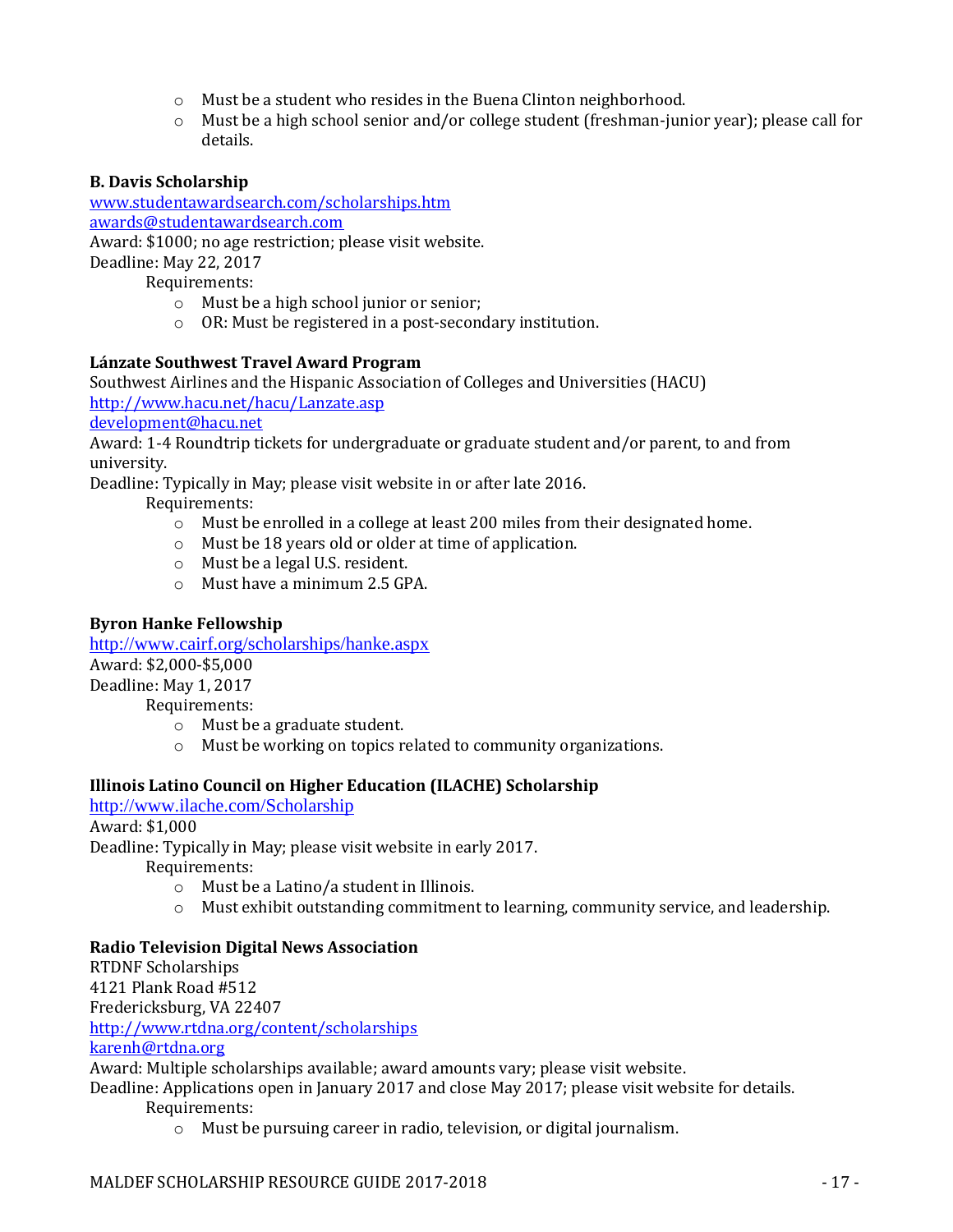- $\circ$  Must be officially enrolled as a full-time sophomore, junior, or senior in good standing when scholarship is awarded for the 2017-2018 academic year.
- o Must meet specific criteria for each scholarship.

# **JUNE**

# **Puerto Rican Bar Association (PRBA) Scholarship Award**

PRBA Scholarship Fund C/O Pacheco & Lugo LLC 340 Atlantic Ave. Brooklyn, NY 10013 http://prbany.com/scholarhip-fund/application/ [scholarship@prba.net](file://///maldefs15/CEAP/MALDEF%20Yearly%20Scholarship%20List/scholarship@prba.net)

#### Award: \$2,500-\$5,000

Deadline: Typically in June; please visit website.

Requirements:

- $\circ$  Must be a Latino first- or second-year law student permanently residing and/or attending law school in New York State.
- o Must be in a JD program at an American Bar Association-approved school; third-year evening students are also eligible to apply.
- o Must show financial need and academic promise.

## **SALEF Fulfilling Our Dreams Scholarship Fund**

Salvadoran American Leadership and Educational Fund 1625 W Olympic Blvd., Suite 718 Los Angeles, CA 90015 [http://www.salef.org/#!\\_\\_programs](http://www.salef.org/#!__programs) [lmgonzalez@salef.org](mailto:lmgonzalez@salef.org)

Award: Various scholarships ranging from \$500-\$2,500; please visit website for details. Deadline: Late June-Early July; please visit website for details.

Requirements:

- o Must be of Central American or other Latino ethnicity.
- o Must demonstrate proven financial need.
- o Must possess a minimum 2.5 GPA.
- o Must demonstrate a history of community involvement.
- o Must meet specific criteria for each scholarship.

## **Tylenol Future Care Scholarships**

Citizen's Scholarship Foundation of America, Inc. 1505 Riverview Road P.O. Box 88 St. Peter, MN 56082 <http://www.tylenol.com/news/scholarship> Award: \$500-\$10,000

Deadline: Typically in June; please visit website for details.

- o Must be a resident of the United States, Puerto Rico or the District of Columbia.
- $\circ$  Undergraduates must have completed at least one year of study by spring 2017 at an accredited two- or four-year college, university or vocational technical school, and be able to provide proof of enrollment in a degree program in public health/health education, medical school, nursing, and/or pharmacy.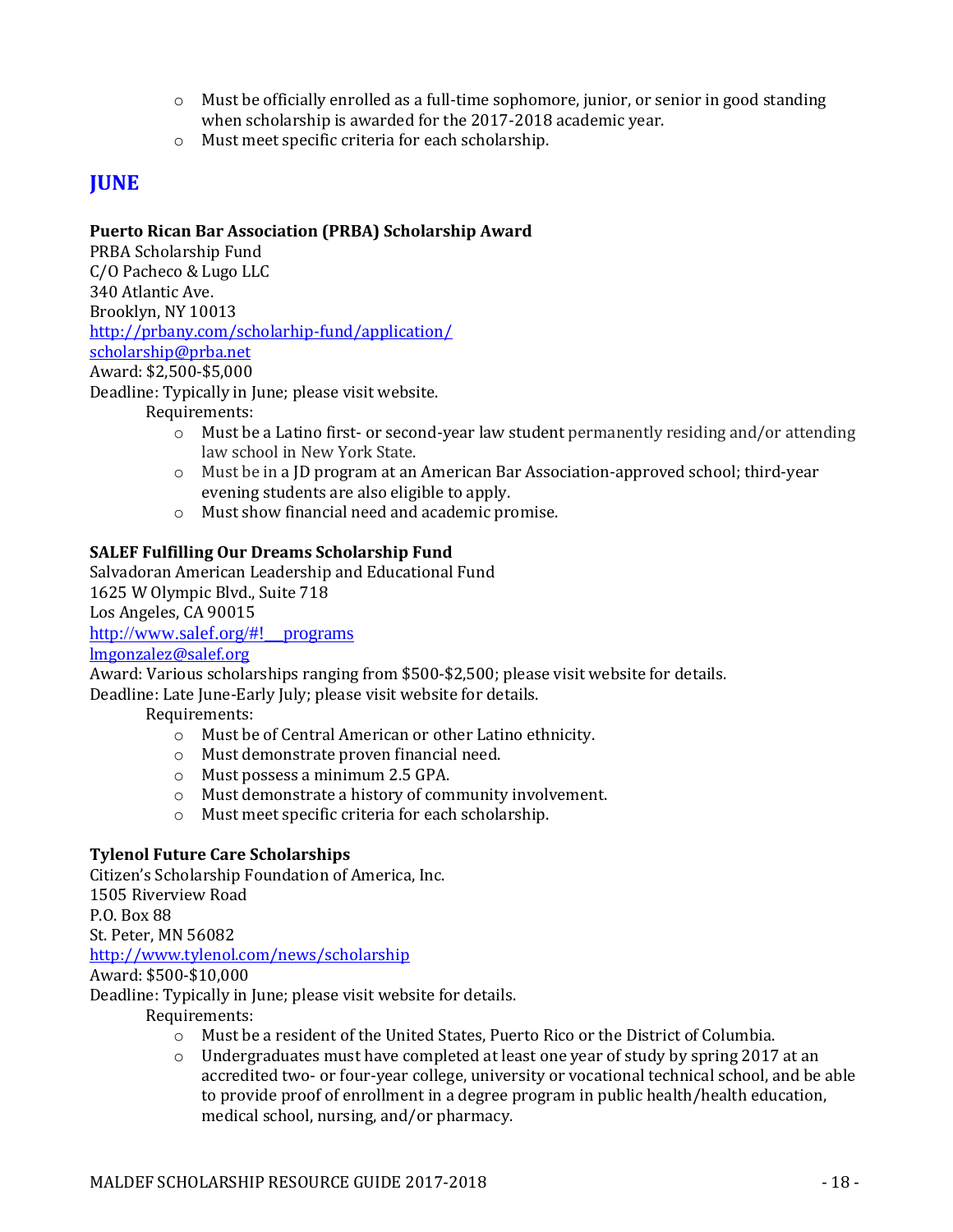- o Graduate students must be able to provide proof of enrollment in a graduate program in public health/health education, medical school, nursing and/or pharmacy degree program.
- o Must have one or more years of school remaining.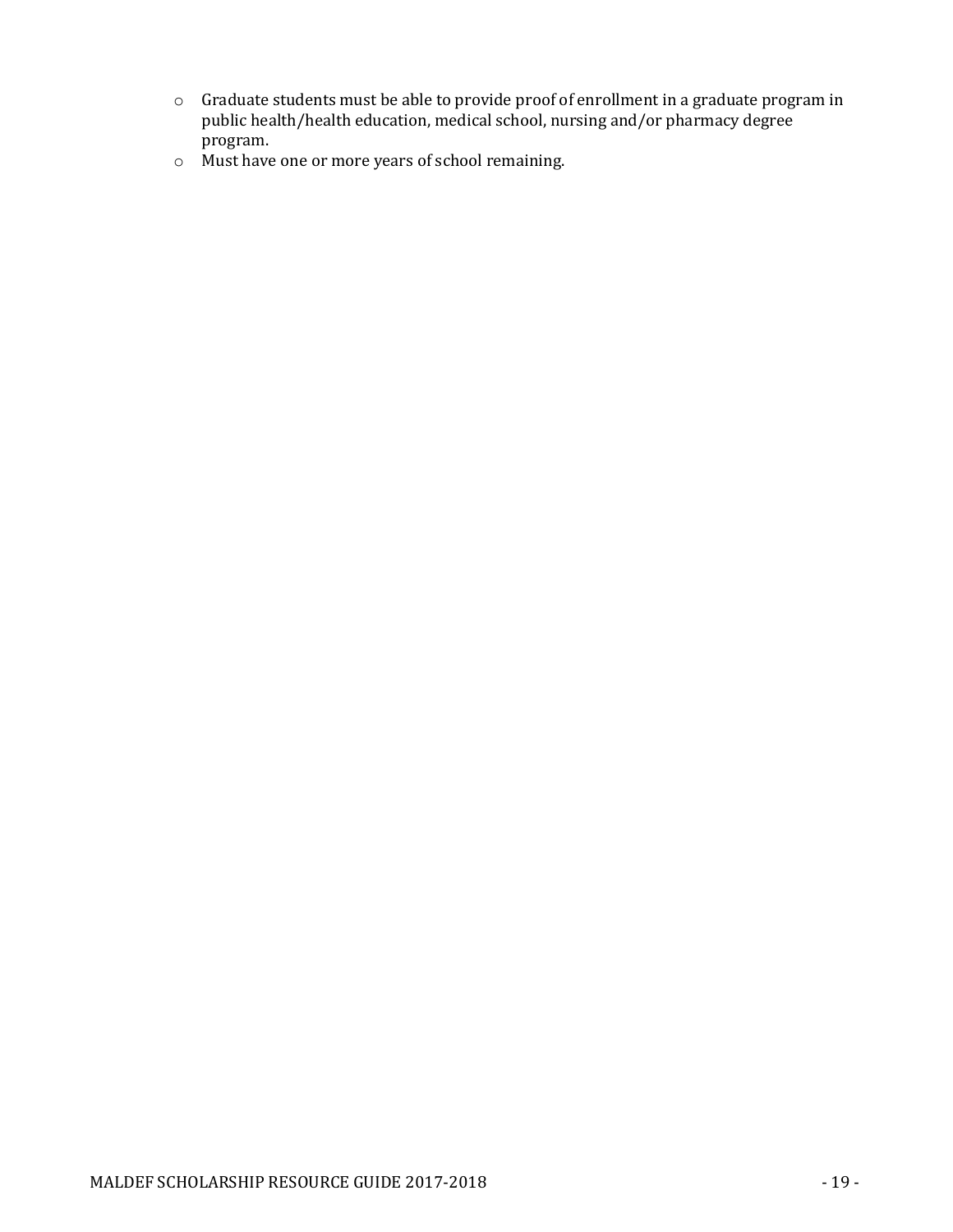# **Additional Scholarships for College Students**

**\***The following scholarships require legal status or U.S. citizenship as a qualifying factor.

## **Wal-Mart Foundation**

<http://foundation.walmart.com/our-focus/associate-scholarships>

Award: Up to \$3,000

Deadline: Quarterly award opportunities; please visit website.

Requirements:

- o Must be a Wal-Mart or Sam's Club associate or dependent of a company employee.
- o Must be able to prove financial need.
- o Must be a U.S. citizen or permanent legal resident.

## **Ronald McDonald House Charities (RMHC) HACER Scholarship**

<http://www.rmhc.org/rmhc-us-scholarships>

Award: Multiple awards; please visit website.

Deadline: Application period opens fall 2016; please visit website.

Requirements:

- o Must be a senior in high school and younger than 21 years old.
- $\circ$  Must be eligible to attend a two- or four-year college, university or technical school with a full course of study.
- o Must be a legal U.S. resident.
- o Must live in a participating RMHC Chapter's geographic area.

## **Breakthrough to Nursing Scholarships for Ethnic People of Color**

National Student Nurses Association, Inc. Attn: NSNA Foundation 555 W 57th Street, Suite 1327

New York, NY 10019

[www.forevernursing.org/fact-sheet.html](http://www.forevernursing.org/fact-sheet.html)

(718) 210-0705

Award: \$1,000-\$7,500

Deadline: Application opens in September 2016 and closes in January 2017.

Requirements:

- o Must be a U.S. citizen or student with an Alien Registration number currently enrolled in a state-approved school of nursing or pre-nursing in associate degree, baccalaureate, diploma, generic doctorate, and generic master's programs.
- o Must reside in selected regions of the U.S.
- $\circ$  Must show academic achievement, financial need, and involvement in nursing student organizations and community activities related to health care.

# **Los Hermanos de Stanford**

<http://web.stanford.edu/group/hermanos/>

[loshermanosscholarship@gmail.com](file://///maldefs15/CEAP/MALDEF%20Yearly%20Scholarship%20List/loshermanosscholarship@gmail.com)

Award: Varies; applicants do not have to apply to or gain admission to Stanford to be eligible; please visit website.

Deadline: Typically in May; please visit website.

- o Must be of Latino descent.
- o Must demonstrate commitment to academic excellence, community service, and cultural awareness.
- o Must demonstrate financial need.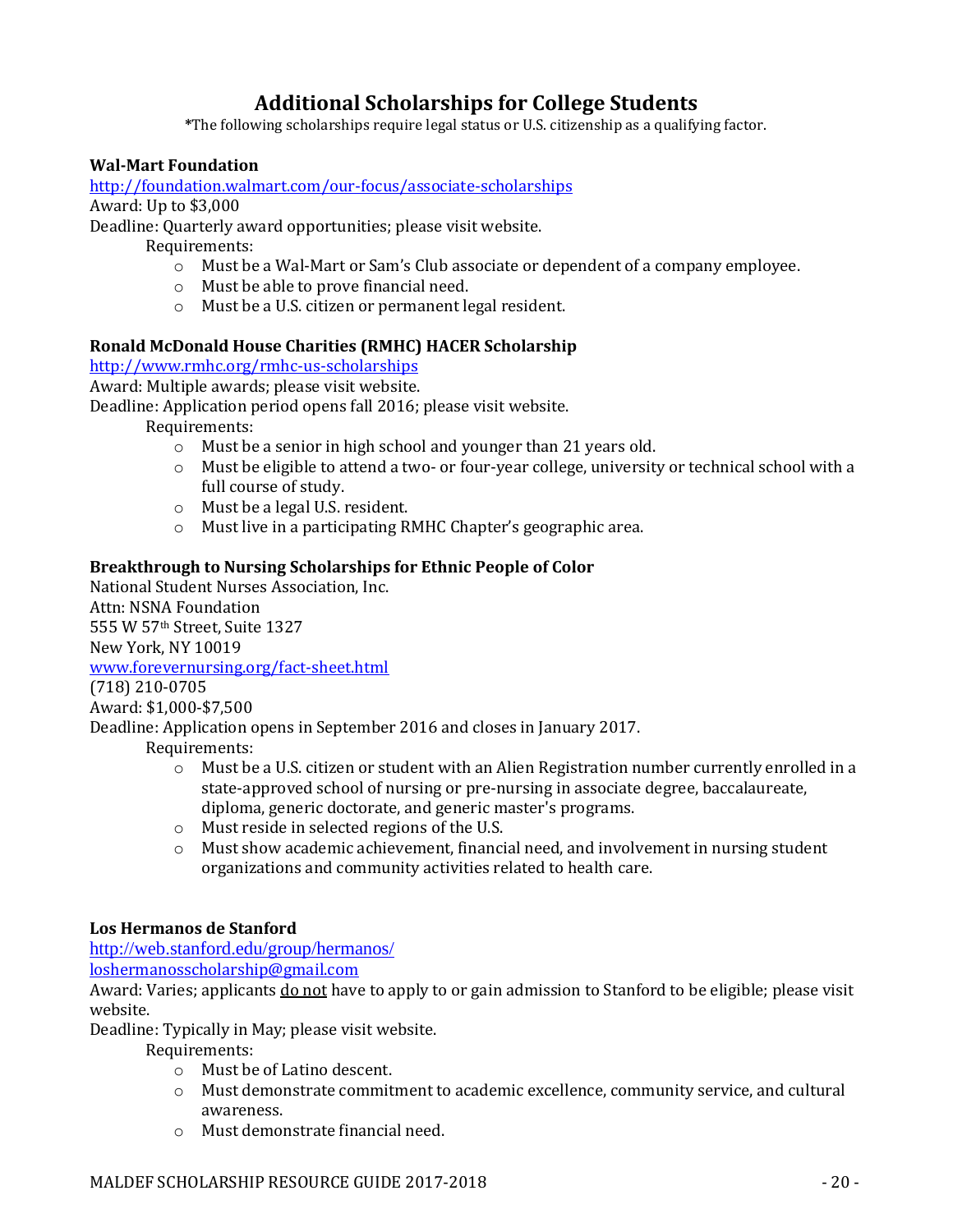## **College Assistance Migrant Program (CAMP)**

Migrant Students 305 Prospect Ave. Suite 4 Lewiston, ID 83501 (509) 368-7132 <http://www.migrantstudents.org/scholarships/campscholarship.html> [Support@MigrantStudent.org](mailto:Support@MigrantStudent.org) (509) 368-7132 Award: Multiple awards; please visit website. Deadline: Please visit website. Requirements:

o Must be from a family of migrant or seasonal farm workers.

o Must be a U.S. Citizen or U.S. lawful permanent resident.

#### **World Studios AIGA Scholarships**

233 Broadway 17th Floor New York, NY 10279 <http://www.aiga.org/worldstudio-scholarship/> [scholarship@aiga.org](mailto:scholarship@aiga.org) Award: \$2,000-\$3,000

Deadline: Please visit website for details.

Requirements:

- o Must be a minority college student in an American college.
- o Must be economically disadvantaged.
- o Must major in advertising (art direction only), fine art, graphic design, illustration, interactive design/motion graphics or photography. Please visit website for more details.

## **Automotive Hall of Fame Scholarship**

21400 Oakwood Boulevard Dearborn, Michigan 48124 <http://www.automotivehalloffame.org/education> [eva@thedrivingspirit.org](mailto:eva@thedrivingspirit.org)

Award: Multiple scholarships available; please visit website.

Deadline: Typically between February and June; please visit website.

Requirements:

- $\circ$  Must submit a form indicating a sincere interest in an automotive career.
- $\circ$  Must have received an acceptance letter from an accredited college or university.
- o Must provide official transcript and two letters of recommendation.

#### **Buick Achievers Scholarship Program**

[www.buickachievers.com](http://www.buickachievers.com/)

Award: \$2,000-\$25,000 per year, up to \$100,000 over a four-year period.

Deadline: Typically February; please visit website.

Requirements:

o Please visit website for details.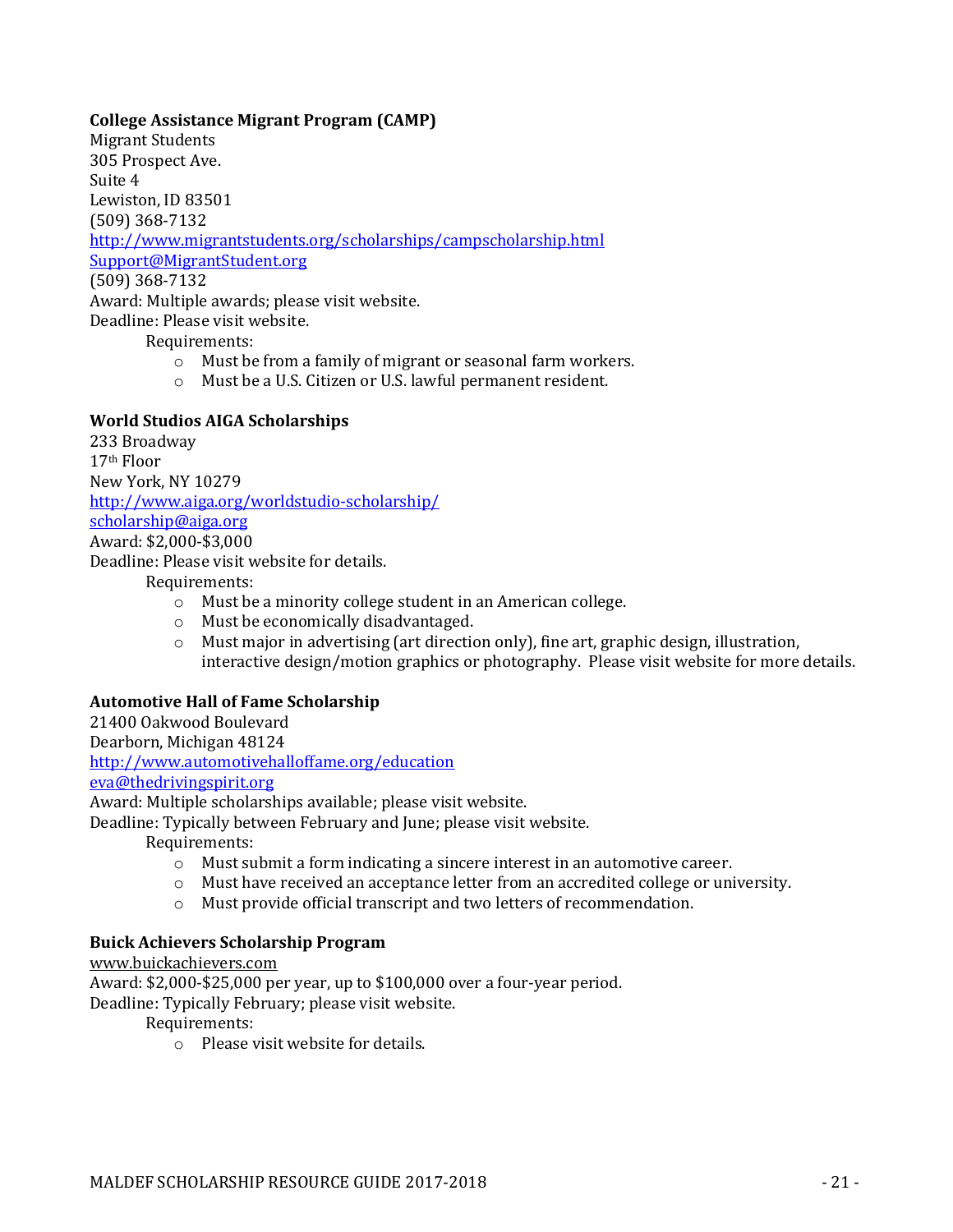#### **Additional Resources/Recursos Adicionales**

#### **The U.S. Department of Education Resource Guide: Supporting Undocumented Youth**

<http://www2.ed.gov/about/overview/focus/supporting-undocumented-youth.pdf>

This resource released by the U.S. Department of Education in October 2015 is an extensive guide aimed at helping educators, school leaders, and community organizations better support undocumented youth, including Deferred Action for Childhood Arrivals (DACA) recipients.

#### **National Council of La Raza**

#### <http://www.nclr.org/>

From this link, view the "Keeping the Dream Alive: Resource Guide for Undocumented Students" for tips on resume writing and fundraising for college.

#### **Educators for Fair Consideration**

#### [www.e4fc.org](http://www.e4fc.org/)

This website provides a list of scholarships for qualified undocumented students in the San Francisco Bay area. The organization provides free legal case analysis services for undocumented youth. To inquire, contact Krsna Avila, E4FC's Legal Services Manager at [krsna@e4fc.org.](mailto:krsna@e4fc.org)

#### **Latino College Dollars**

## [www.latinocollegedollars.org](http://www.latinocollegedollars.org/)

Visit this website for a database of scholarships for Latino college students, and information on how to plan and pay for college.

#### **Congressional Hispanic Caucus Institute Scholarship Database**

#### [www.chci.org](http://www.chci.org/)

Visit this website for scholarship opportunities for Latino students with a history of performing public service-oriented activities in the community.

#### **Office of Congresswoman Lucille Roybal-Allard Scholarship Directory**

#### <http://roybal-allard.house.gov/students/>

Visit this website for a list of scholarships, internship opportunities, fellowships, and links to other useful websites.

#### **Scholarships.com**

#### [www.scholarships.com](http://www.scholarships.com/)

Visit this website for tips on how to conduct a scholarship search; who to ask for help at your school; how to prepare your scholarship applications, including tips on writing the winning scholarship essay and creating a resume.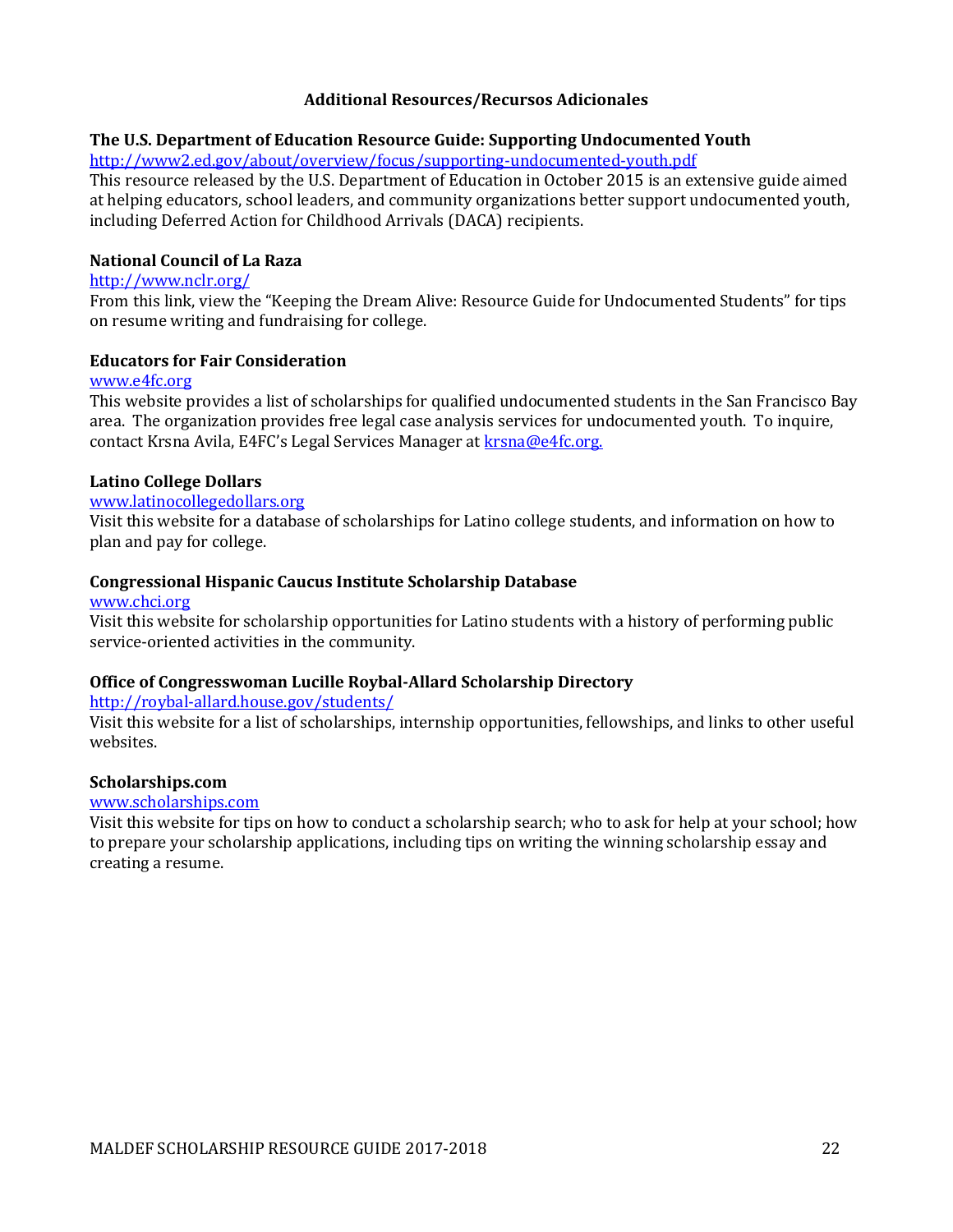#### **BEYOND THE GRADES AND THE SAT1:**

*The other things you need to apply for college!*

## **1. "BRAG SHEET"**

- $\Box$  Start now-- write down all activities and groups you've participated in while in high school, and be specific!
- $\Box$  Include on your list all of your activities and accomplishments by grade level:
	- o Internships and volunteer work
	- o Jobs
	- o Sports teams
	- o School Clubs (Leadership, Student Government, etc.)
	- o Clubs outside of school (church/community youth groups, Boys and Girls Club etc.)
	- o Performing arts, visual arts, band/orchestra, debate
	- o Other important outside involvement
- $\Box$  List separately all awards and recognitions you have received as an individual or as part of a group/team.
- $\Box$  Document the time period during which you participated in each activity listed:
	- o Include a start date and an end date or if it's an ongoing activity.
- □ Write a short statement describing your role within each activity on your "brag sheet."

# **2. PERSONAL STATEMENTS**

 $\overline{a}$ 

- $\Box$  Look for past personal statements online to get an idea of how a personal statement should be written.
- $\Box$  Draft a few personal statements going into your senior year.
- $\Box$  Ask one or two others to read your drafts and provide feedback.
- $\Box$  Modify your personal statements to use them for different applications.

## **3. LETTERS OF RECOMMENDATION (LOR)**

- $\Box$  Determine how many letter of recommendation you will need:
	- o Which colleges/universities that you're applying to require an LOR?
	- o Of those colleges/universities—how many LORs does each request?
- $\Box$  Decide whom you will ask to write an LOR for you:
	- o Ask yourself with whom you have a good relationship, and who has seen your best work?
	- o Don't limit your recommenders to teachers only—think of internship/volunteer supervisors, bosses, and coaches!
- $\Box$  Inform your letter writers when the letter is due, and where and how the letter should be sent (should it be given to you, or emailed to the university, etc.).

| College/University | <b>How Many LOR?</b> | Tib: Gregle a chart to help Keep track of your letters of recommendation<br>Who's agreed? | <b>LOR Due Date</b> |
|--------------------|----------------------|-------------------------------------------------------------------------------------------|---------------------|
| Your First Choice  |                      | Mr. Riva and Ms.                                                                          | Dec. 15             |
|                    |                      | Lova                                                                                      |                     |
| A Great Choice     |                      | Mr. Riva                                                                                  | Dec. 31             |

# Tip! Create a chart to help keep track of your letters of recommendation

<sup>1</sup> *The SAT is [a standardized test](https://en.wikipedia.org/wiki/Standardized_test) widely used fo[r college admissions](https://en.wikipedia.org/wiki/College_admissions_in_the_United_States) in th[e United States.](https://en.wikipedia.org/wiki/Education_in_the_United_States) Taking the SAT or its competitor, th[e ACT,](https://en.wikipedia.org/wiki/ACT_(test)) is required for freshman entry to many, but not all, universities in the United States. On March 5, 2014, the College Board announced that a redesigned version of the SAT would be administered for the first time in 2016. The exam will revert to the 1600-point scale, the essay will be optional, and students will have three hours to take the exam plus 50 additional minutes to complete the essay.*